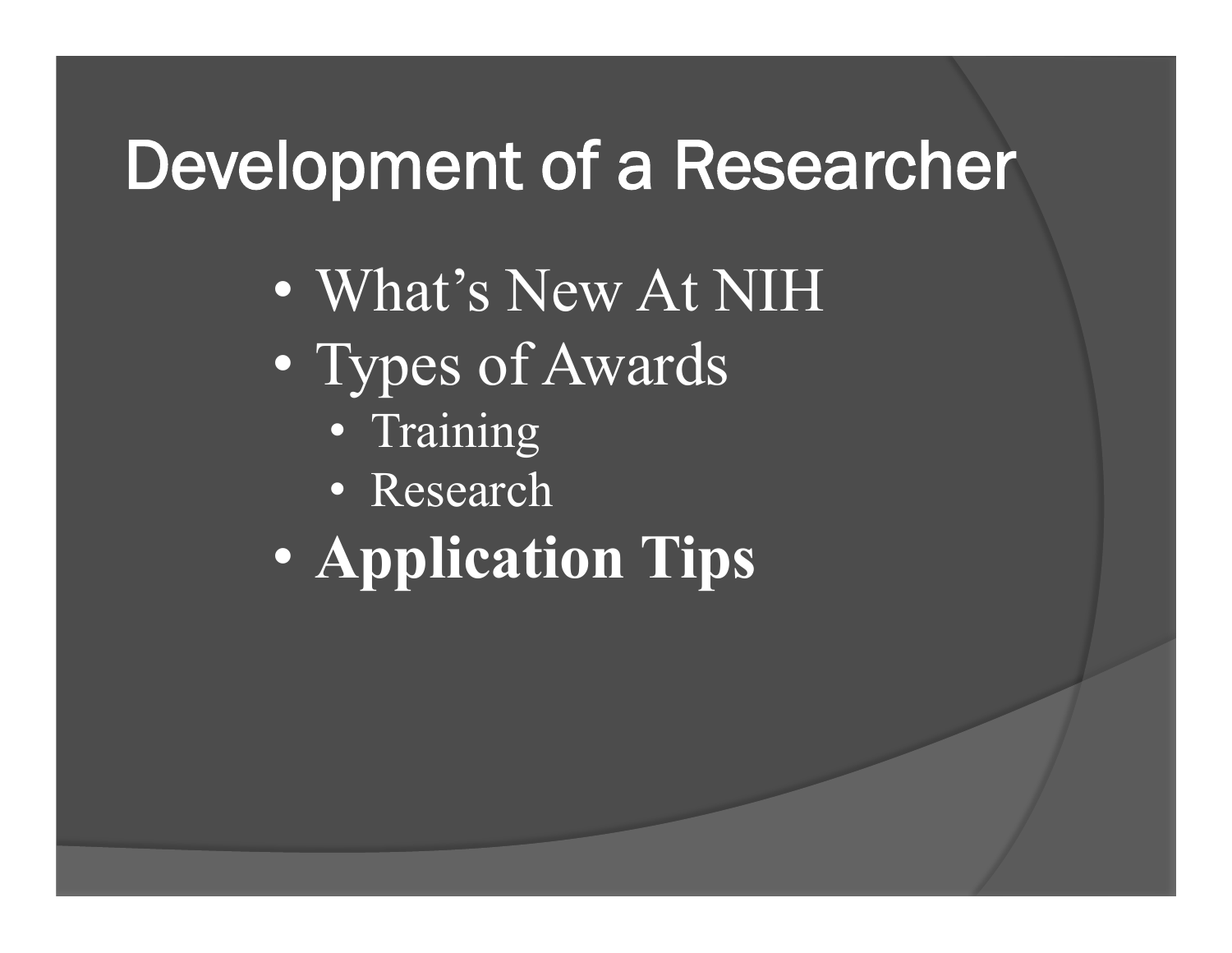## What's New Now

- Publication Public Access
- Big Data & Data Sharing
- BRAIN Initiative
- NIDA Cannabis / Development
- Collaborative Research on Addiction
	- ABCD 10,000 for 10 years
	- Brain Imaging every other year
	- Data release soon as "clean"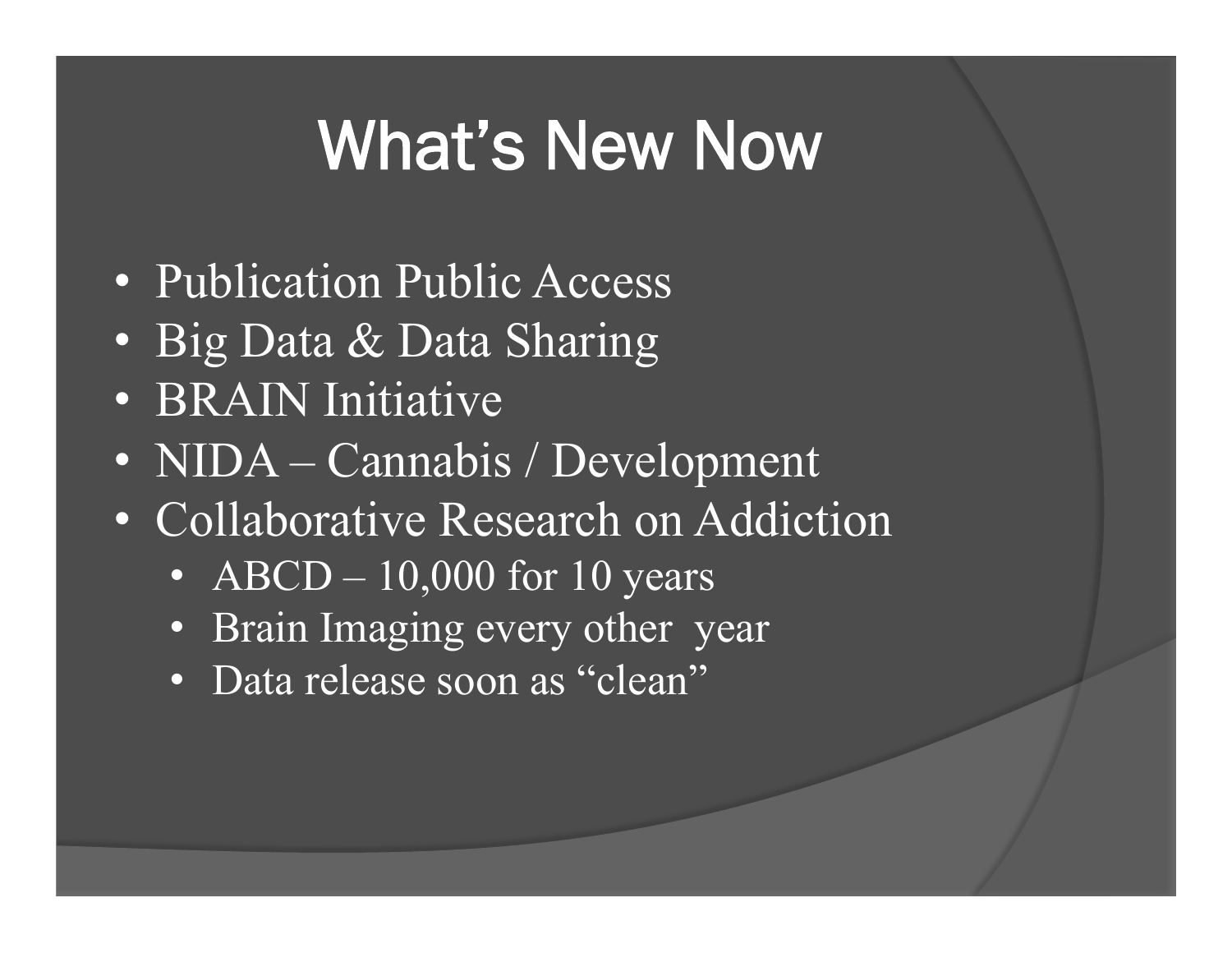## What's New Soon NOT-OD-15-103

"Enhancing Reproducibility through Rigor and Transparency" – Jan 2016

- Scientific Premise
- Rigorous Experimental Design
- Consideration of Sex and Other Relevant Biological Variables
- Authentication of Key Biological and/or Chemical Resources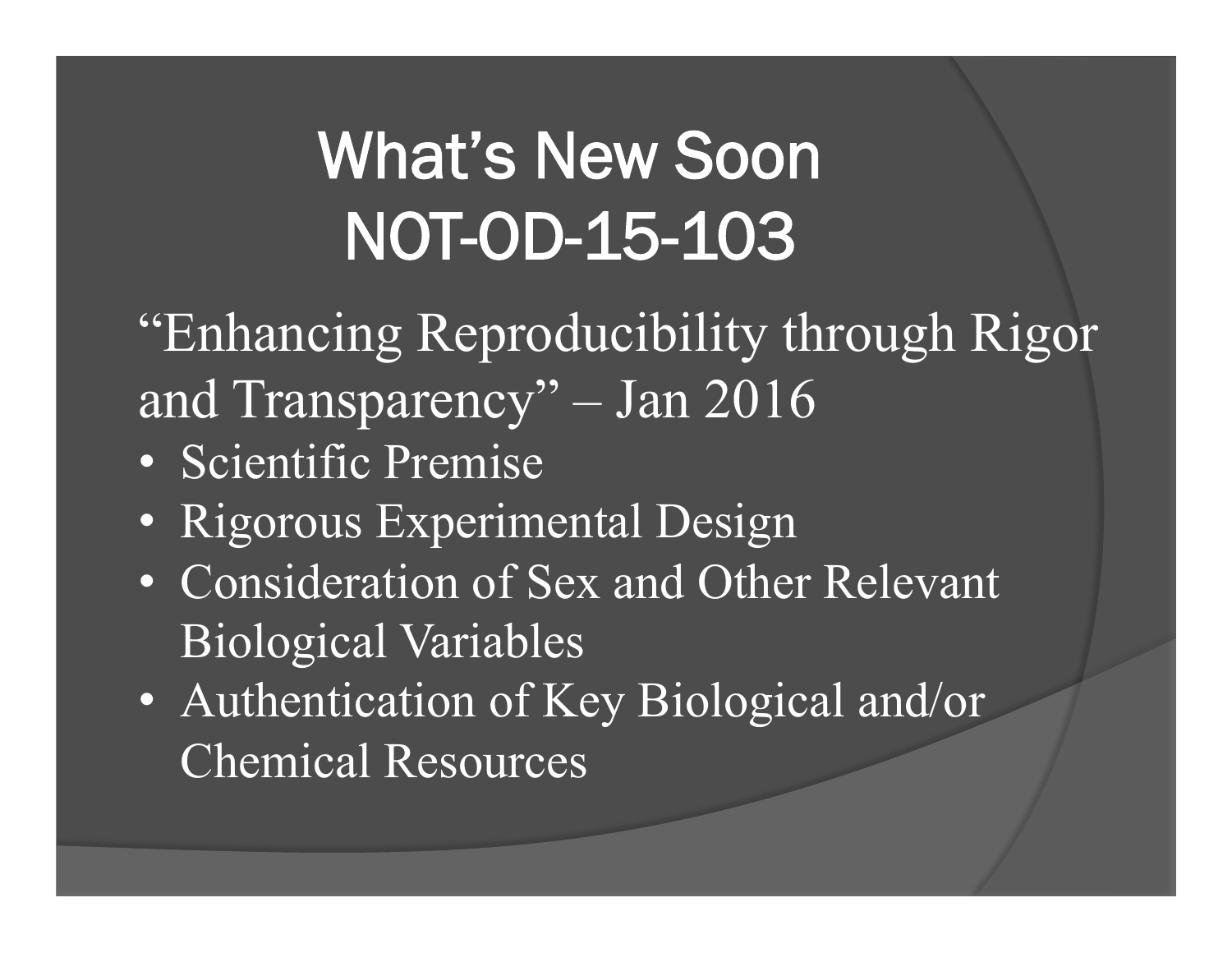## What's New Soon NOT-OD-15-103

"NIH expects applicants to describe the general strengths and weaknesses of the prior research being cited by the investigator as crucial to support the application. It is expected that this consideration of general strengths and weaknesses could include attention to the rigor of the previous experimental designs, as well as the incorporation of relevant biological variables and authentication of key resources. "

"For example, basing one's proposed research on previous publications that lacked statistical power, were not blinded, lacked detail on the sex of animals or authentication of cell lines would be considered a weakness of the application if it does not identify these weaknesses and propose ways to improve going forward. Likewise, conclusions drawn from prior research that used a small sample size may not adequately support the next phase of research, such as moving to a higher species of animals or to humans."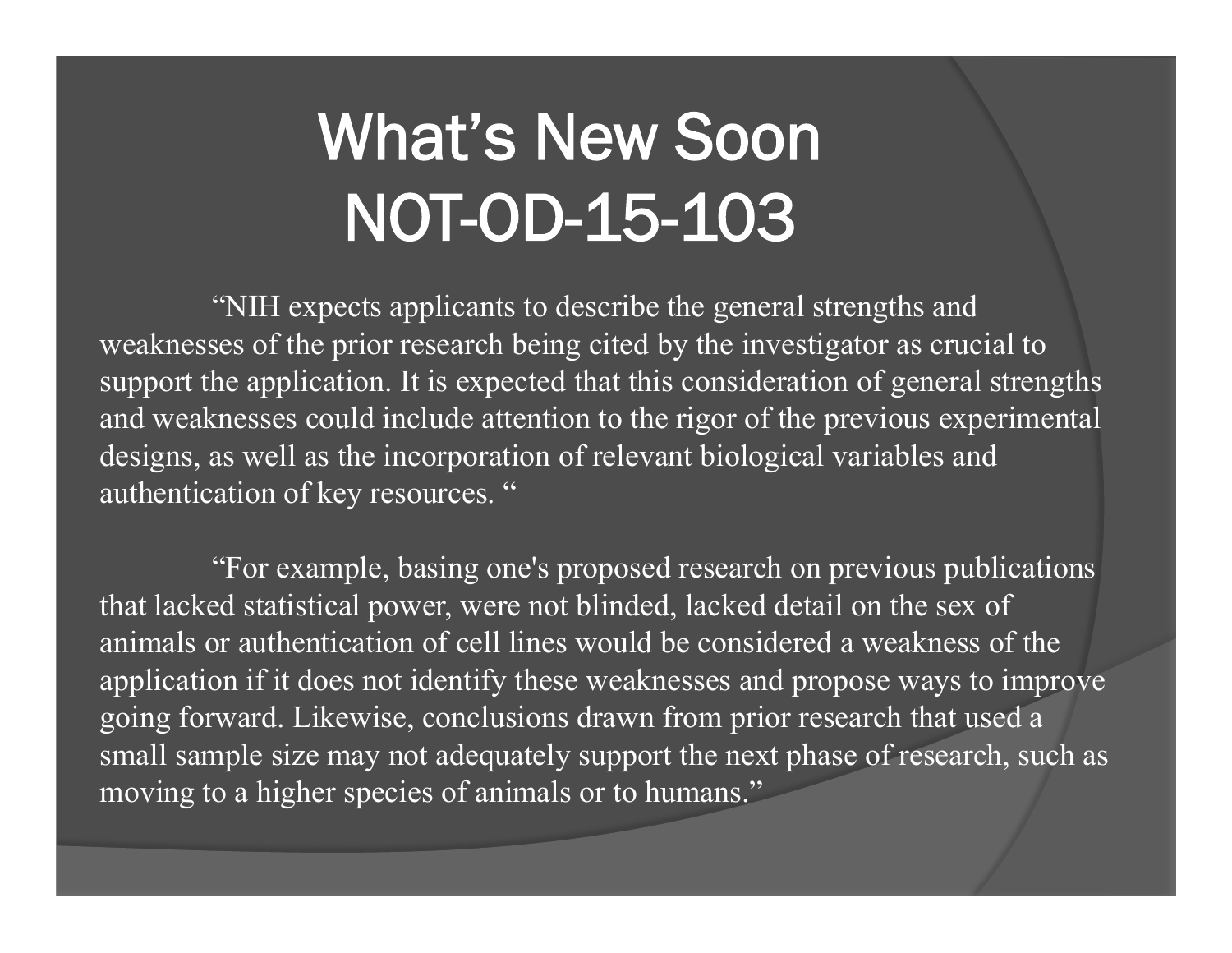*Grant Application ≠ Publication Grant Application ≠ Research* 

"Writing winning proposals is different from building winning hardware Albert D. Wheelon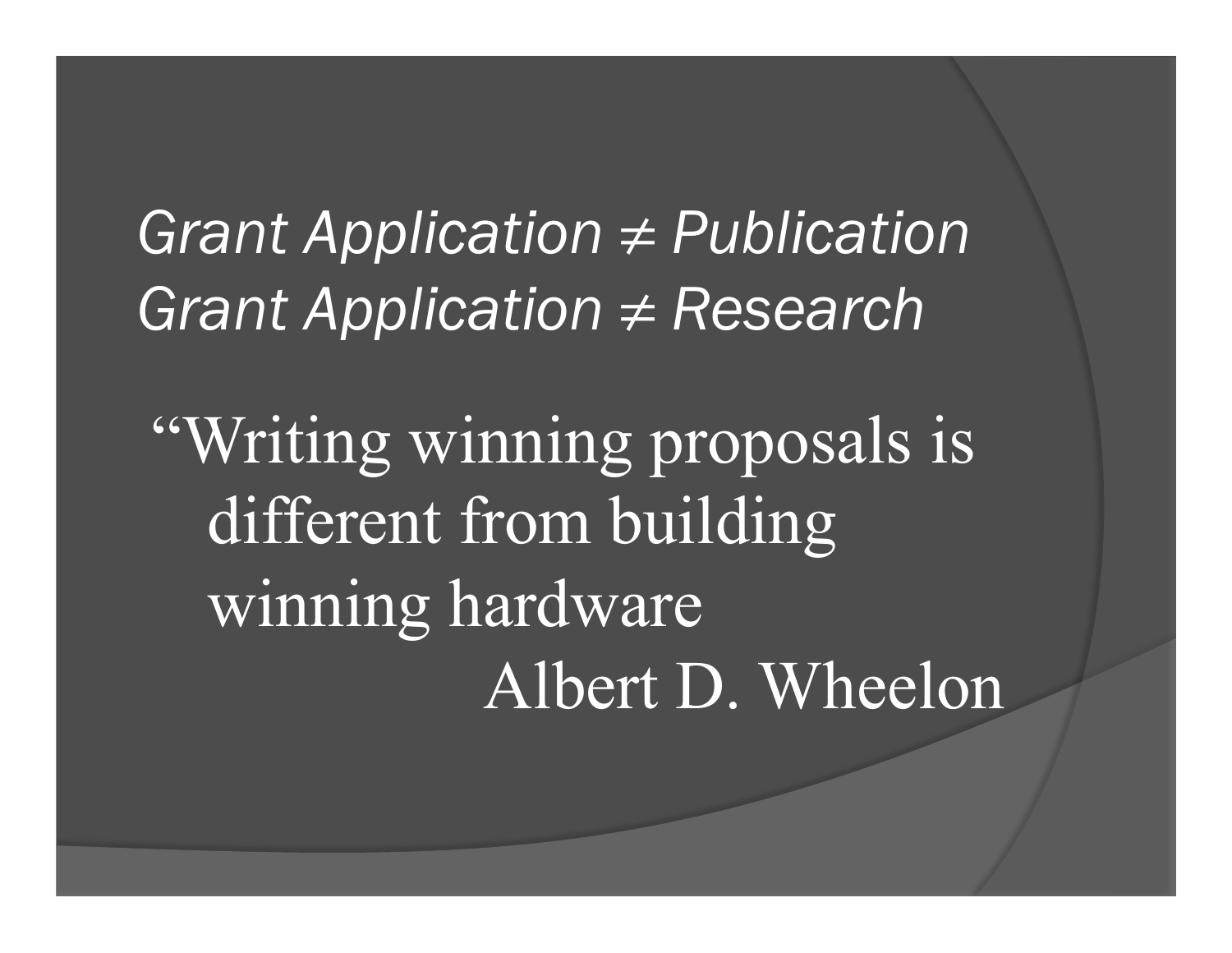### NIH Mission Statement

"NIH's mission is to seek fundamental knowledge about the nature and behavior of living systems and the application of that knowledge to enhance health, lengthen life, and reduce the burdens of illness and disability."

*Critical Assumption:* 

*Fundamental mechanism of a disease = Rational target for intervention (prevention or treatment)*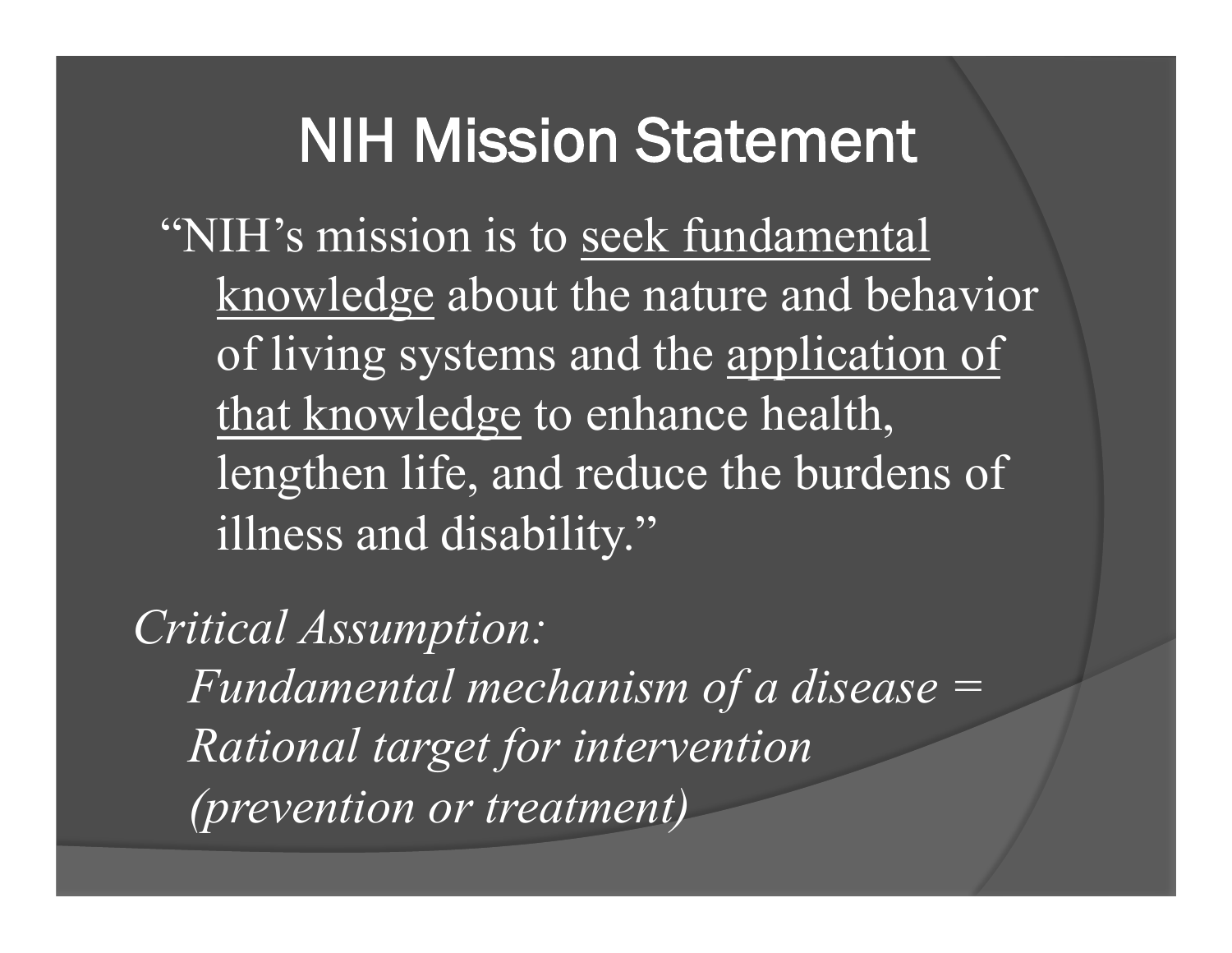## IMPACT SCORE

Priority Score => IMPACT/Priority Score Score Range 10 (Best) - 90 (Worse)

Reflects the reviewers' assessment of the *likelihood* for the project to exert a *sustained, powerful influence* on the research field(s) involved

### WHY IMPACT ?

### Peer Review Regulations

"In carrying out its review under § 52h.7, the scientific peer review group shall assess the overall impact that the project could have on the research field involved, taking into account, among other pertinent factors…(review criteria)"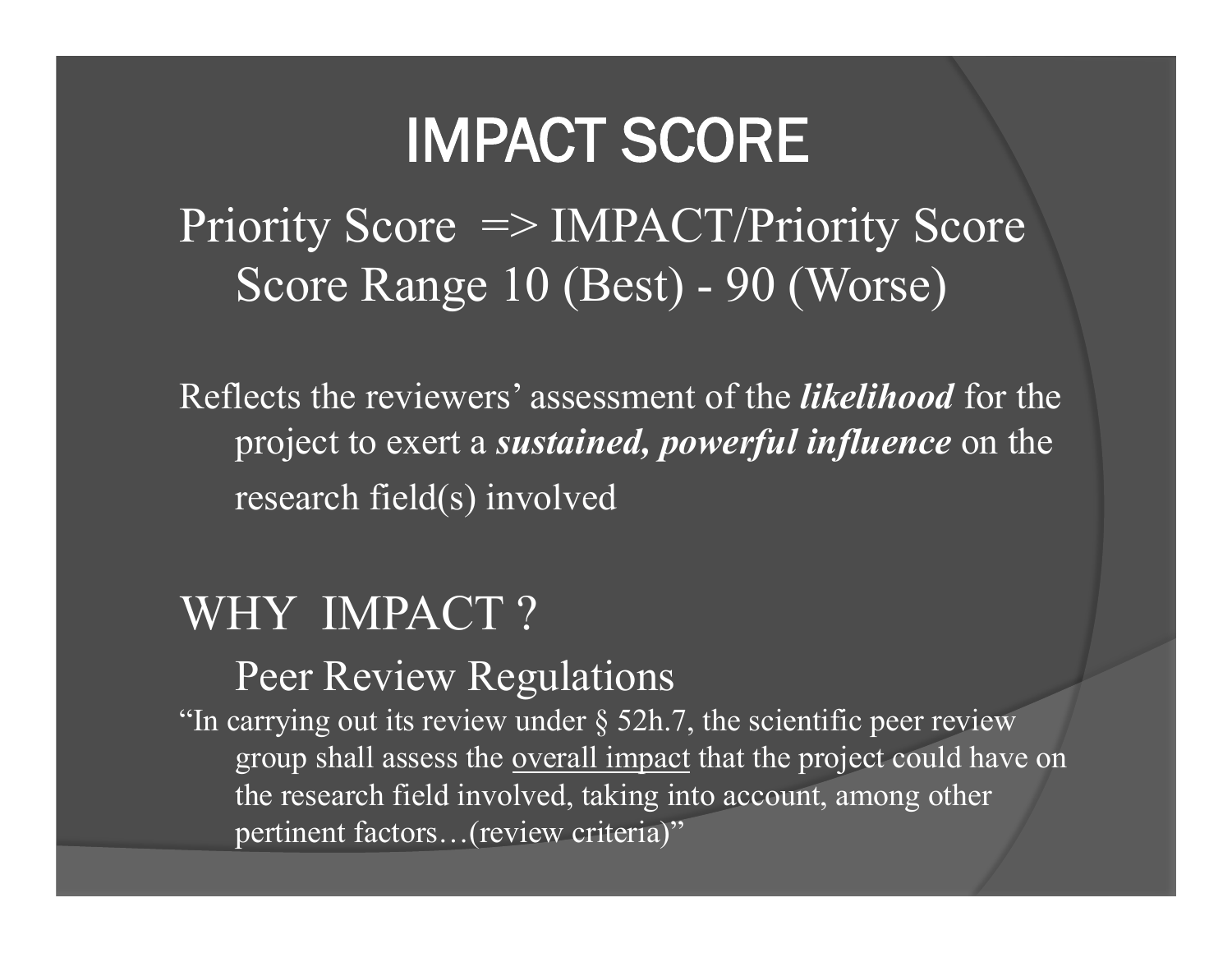## Impact Scores

| <b>Overall Impact:</b><br>The likelihood that a project<br>will have a sustained and<br>powerful influence on science<br>(and/or clinical practice and/or<br>technological developments?) |                                                                                                   | <b>Overall</b><br>Impact                                                                  | <b>High</b>                                                                                             | <b>Medium</b>                                                                                                                                                                                                 | <b>Low</b>                                                  |                                                                                                                                                                                                                                                                      |
|-------------------------------------------------------------------------------------------------------------------------------------------------------------------------------------------|---------------------------------------------------------------------------------------------------|-------------------------------------------------------------------------------------------|---------------------------------------------------------------------------------------------------------|---------------------------------------------------------------------------------------------------------------------------------------------------------------------------------------------------------------|-------------------------------------------------------------|----------------------------------------------------------------------------------------------------------------------------------------------------------------------------------------------------------------------------------------------------------------------|
|                                                                                                                                                                                           |                                                                                                   | <b>Score</b>                                                                              | 123                                                                                                     | 456                                                                                                                                                                                                           | 789                                                         |                                                                                                                                                                                                                                                                      |
| <b>Evaluating Overall</b><br>Impact:<br>Consider the 5 criteria:<br>significance, investigator,<br>innovation, approach,<br>environment (weighted based<br>on reviewer's judgment)        | e.g. Applications are<br>weaknesses.                                                              | addressing a problem of high<br>importance in the field. May<br>have some or no technical | be addressing a<br>problem of high<br>down the overall<br>be addressing a<br>no technical<br>weaknesses | e.g. Applications may<br>importance in the<br>field, but weaknesses<br>in the criteria bring<br>impact to medium.<br>e.g. Applications may<br>problem of moderate<br>importance in the<br>field, with some or | problem of<br>impact to low.<br>no technical<br>weaknesses. | e.g. Applications may<br>be addressing a<br>moderate/high<br>importance in the<br>field, but weaknesses<br>in the criteria bring<br>down the overall<br>e.g. Applications may<br>be addressing a<br>problem of low or no<br>importance in the<br>field, with some or |
| 12/13/2012                                                                                                                                                                                | 5 is a good medium-impact application, and the entire scale (1-9)<br>should always be considered. |                                                                                           |                                                                                                         |                                                                                                                                                                                                               |                                                             |                                                                                                                                                                                                                                                                      |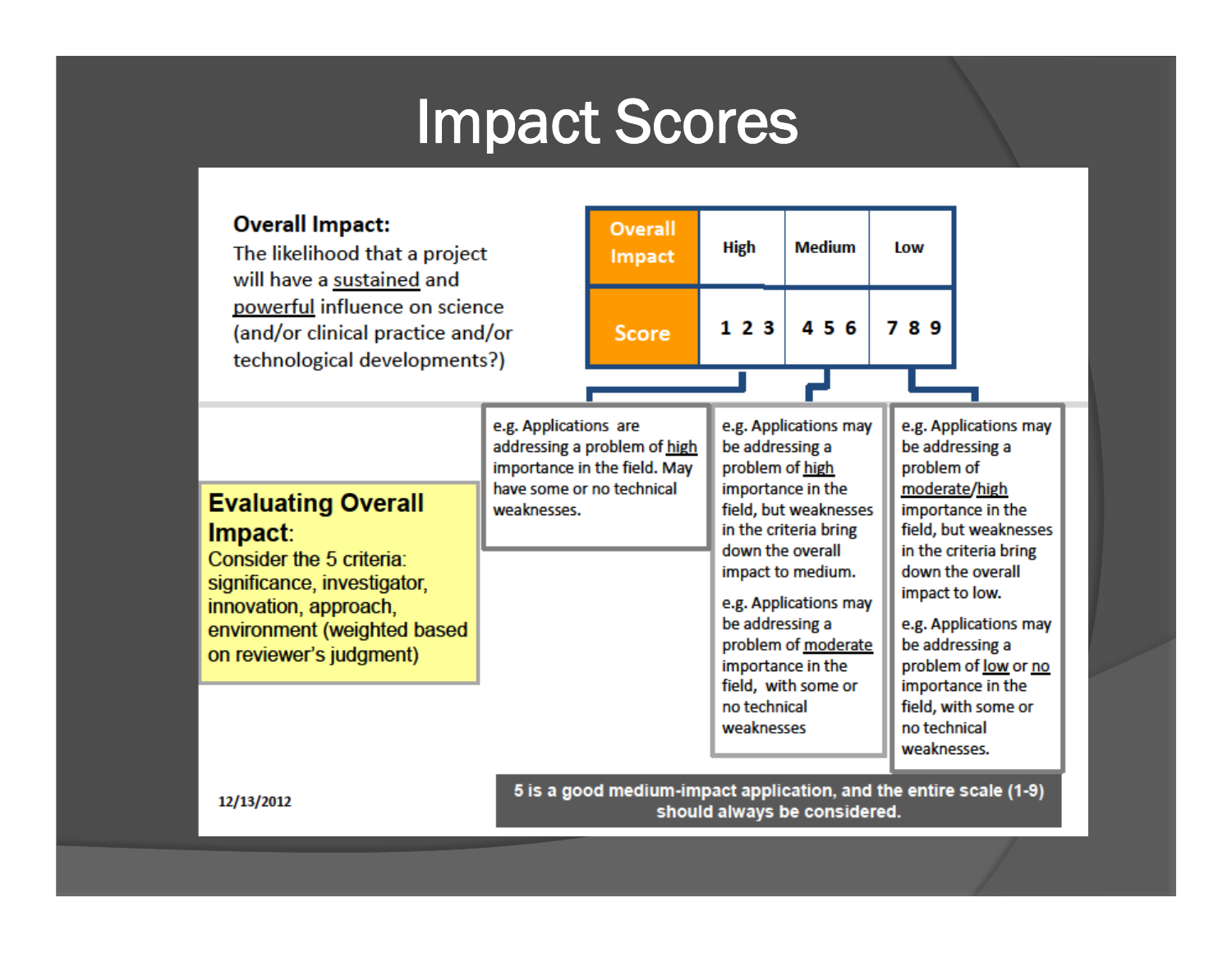## NIH Peer Review (aka Study Sections)

- Original Mission Screen out poor science (more \$\$ than applications)
- Culture of Skepticism What could go wrong, **NOT** how good it could be
- Dynamic Innovation vs. Fear of Failure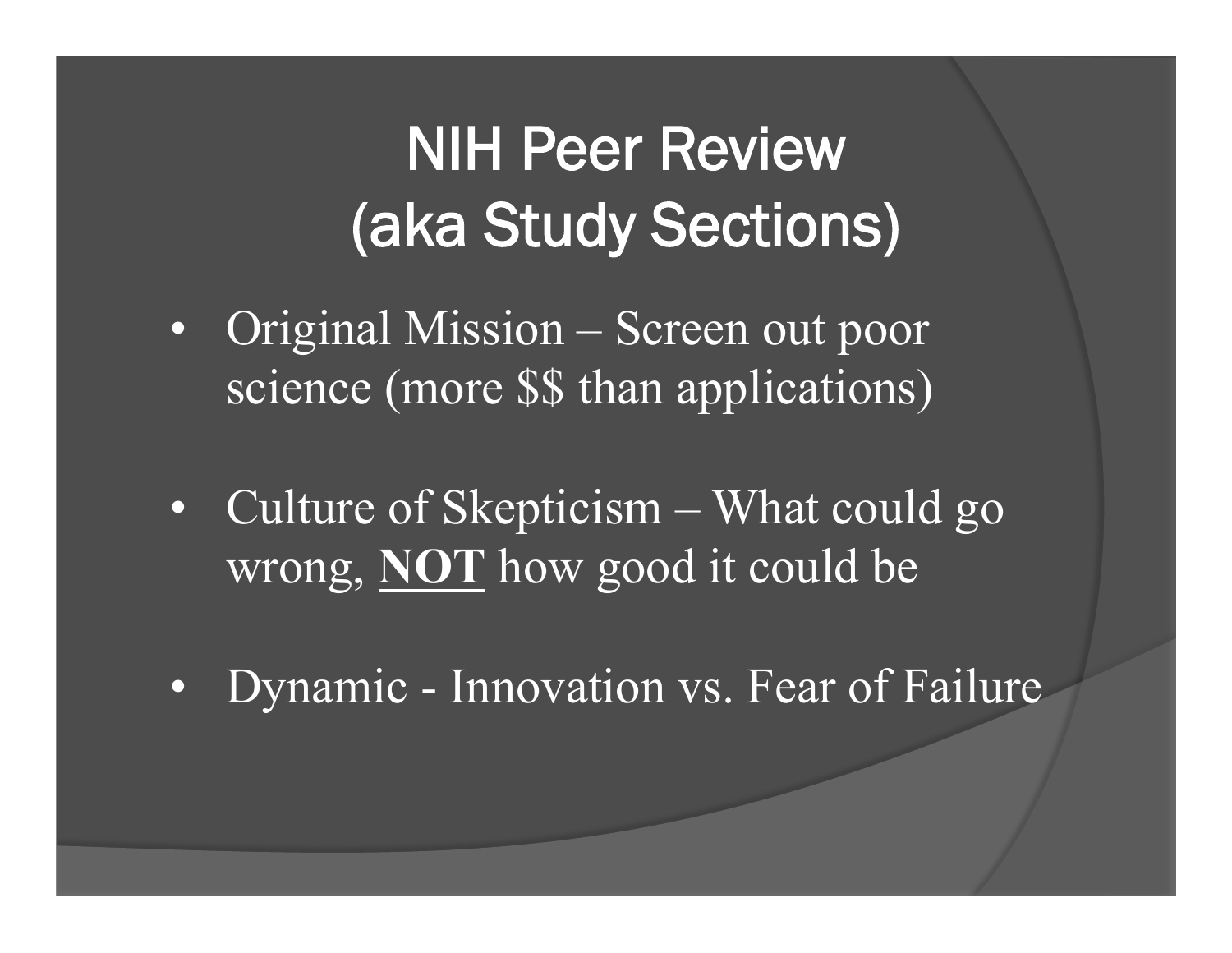# Application Structure Significance – **Gap** or **Controversy**  (not discovery science  $=$  just see what happens) Aims – What will you **RESOLVE**  Hypotheses – What will you **TEST** ? Approach – How will you **MEASURE** it ? Interpretation – **Alternative** Outcomes & **Limitations**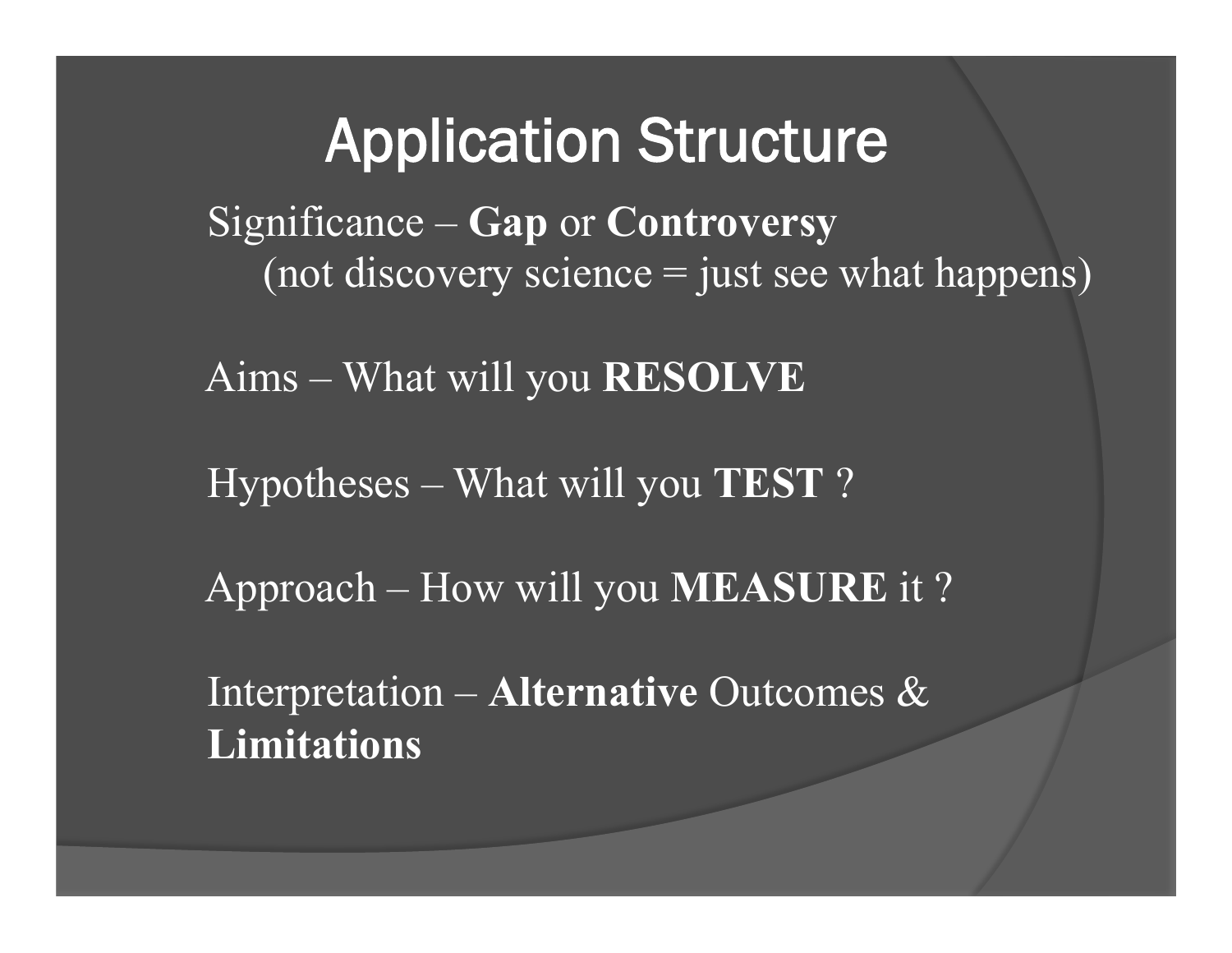### IMPACT V. 2.0

Unsettle Presumptions

Defamiliarize the Familiar

Reveal what is going on beneath and behind appearances (Fundamental Knowledge)

Disorient

Propose ways to Reorient

Harvard Report on Education (quoted by David Brooks NY Times 1/27/09)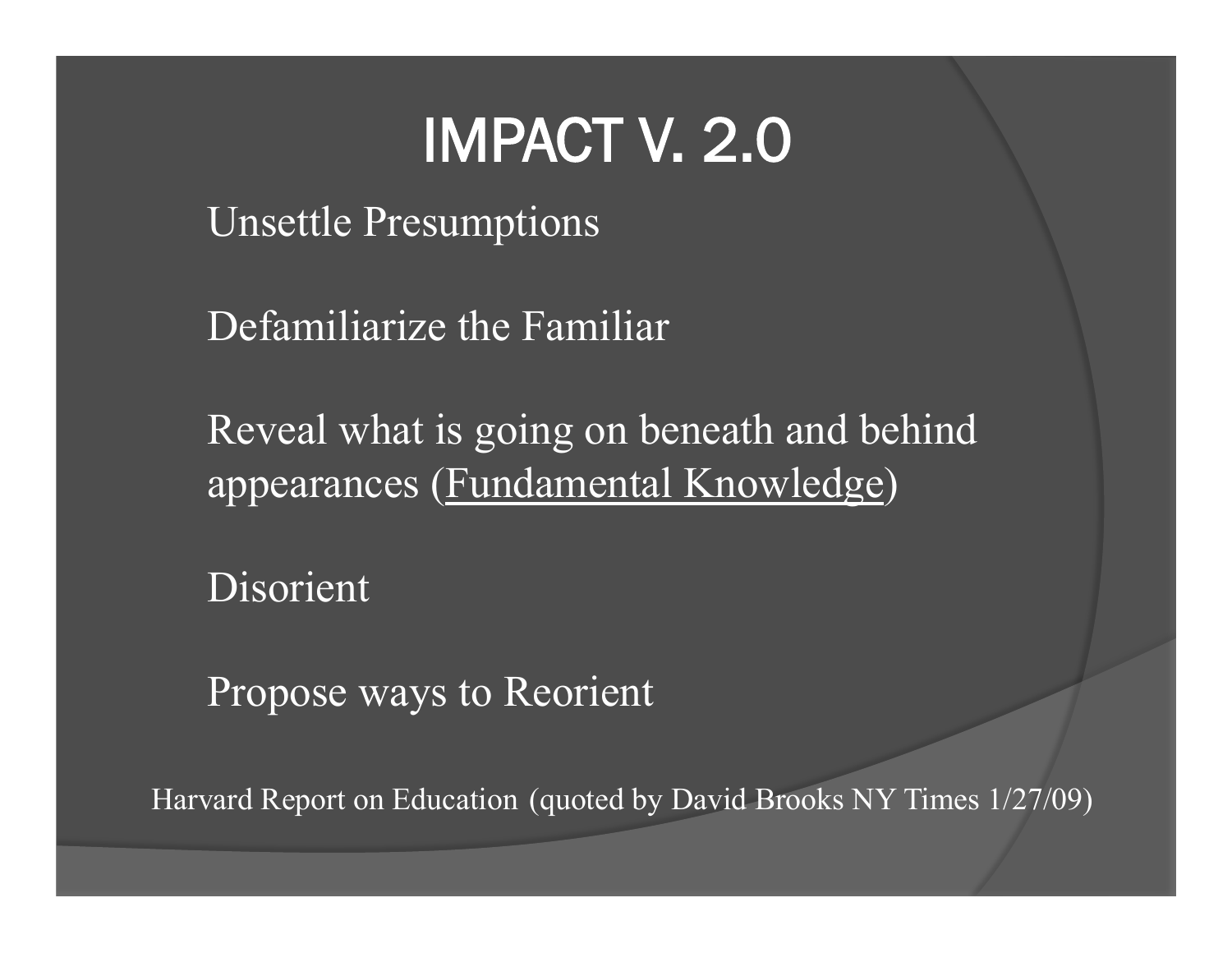## **SUCCES**

- **SIMPLE (Background)**
- **UNEXPECTED (Innovation)**
- **CONCRETE (Aims & Approach)**
- **CREDIBLE (CV)**
- **EMOTIONAL (Significance)**
- **STORY**

**"Made to Stick" C. Heath, D. Heath**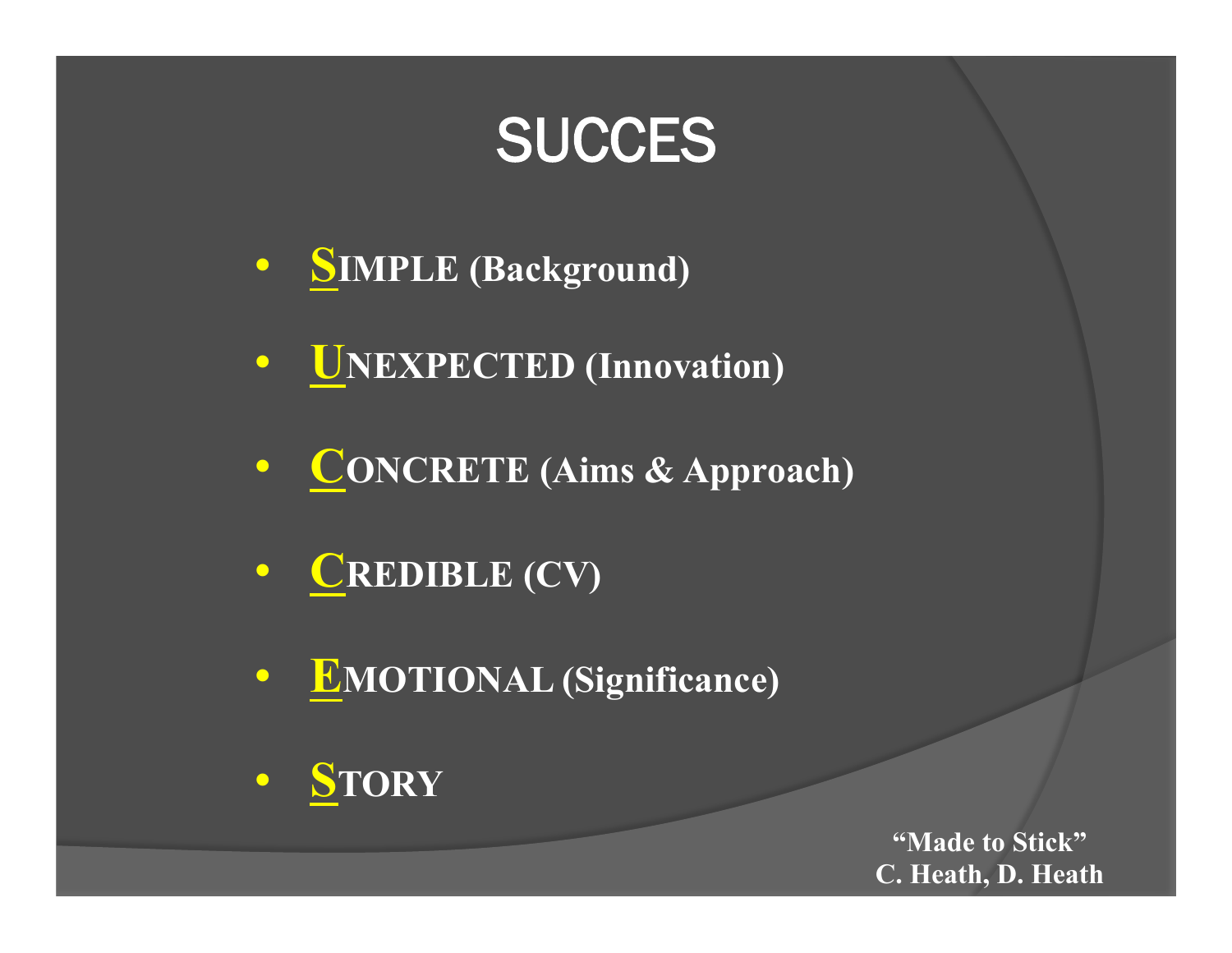## 5 P's of Successful Applications

#### • **PRODUCTIVITY**

- Publications
- Funding

### • **PILOT DATA (Feasiblity)**

- Proof of Concept/Effect
- Guarantee of detectable signal (avoid Type II Error)
- Power Analysis

#### • **PRODUCTION (Factory)**

- **Mechanistic**
- Assembly Line (Directional)
- No Negative Results

### • **PERSEVERANCE (Funding)**

• **PROGRAM OFFICER (Friend)**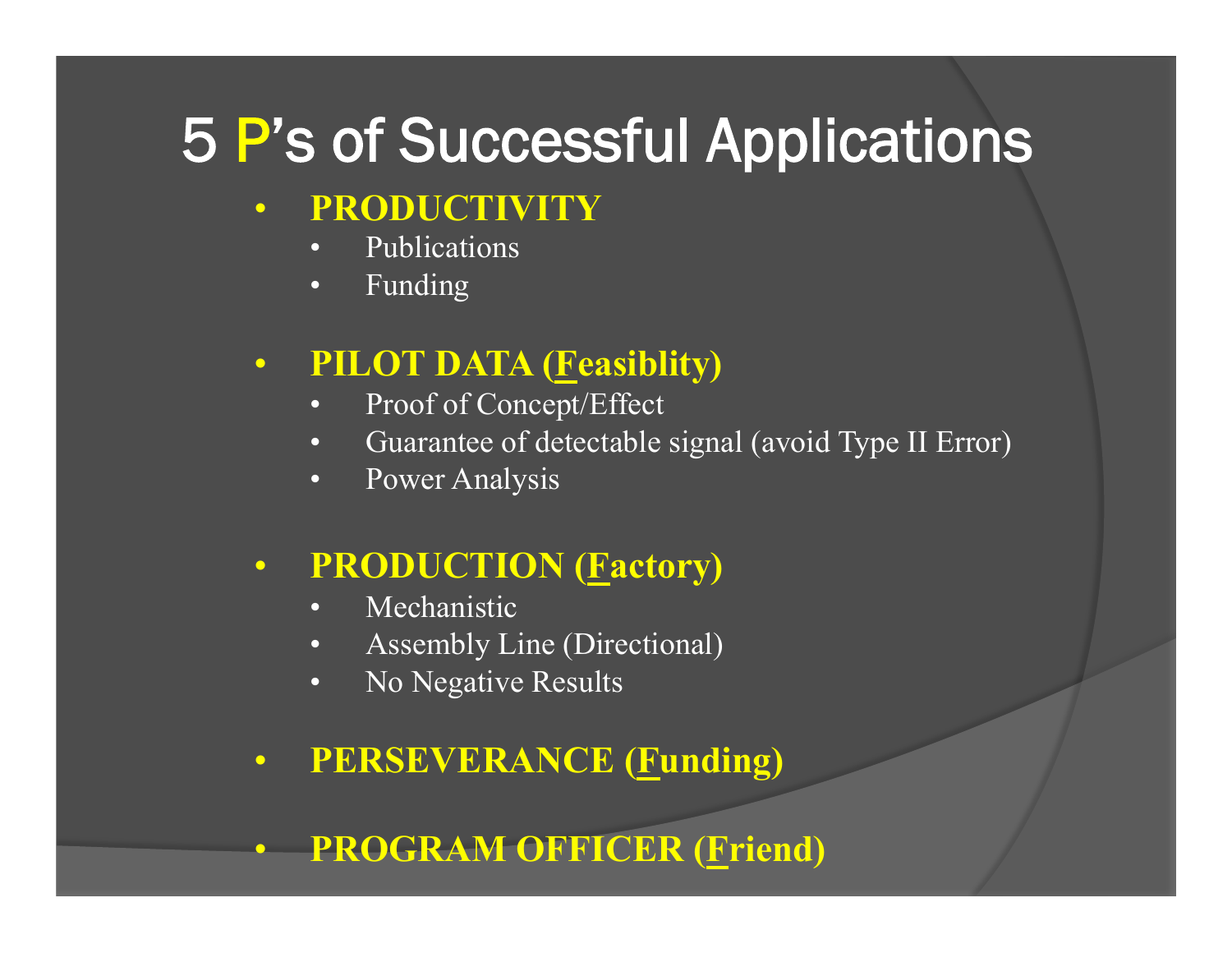### 4 F's of Successful Applications

- **FRESH**
- **FEASIBLE**
- **FACTORY**
- **FUNDING**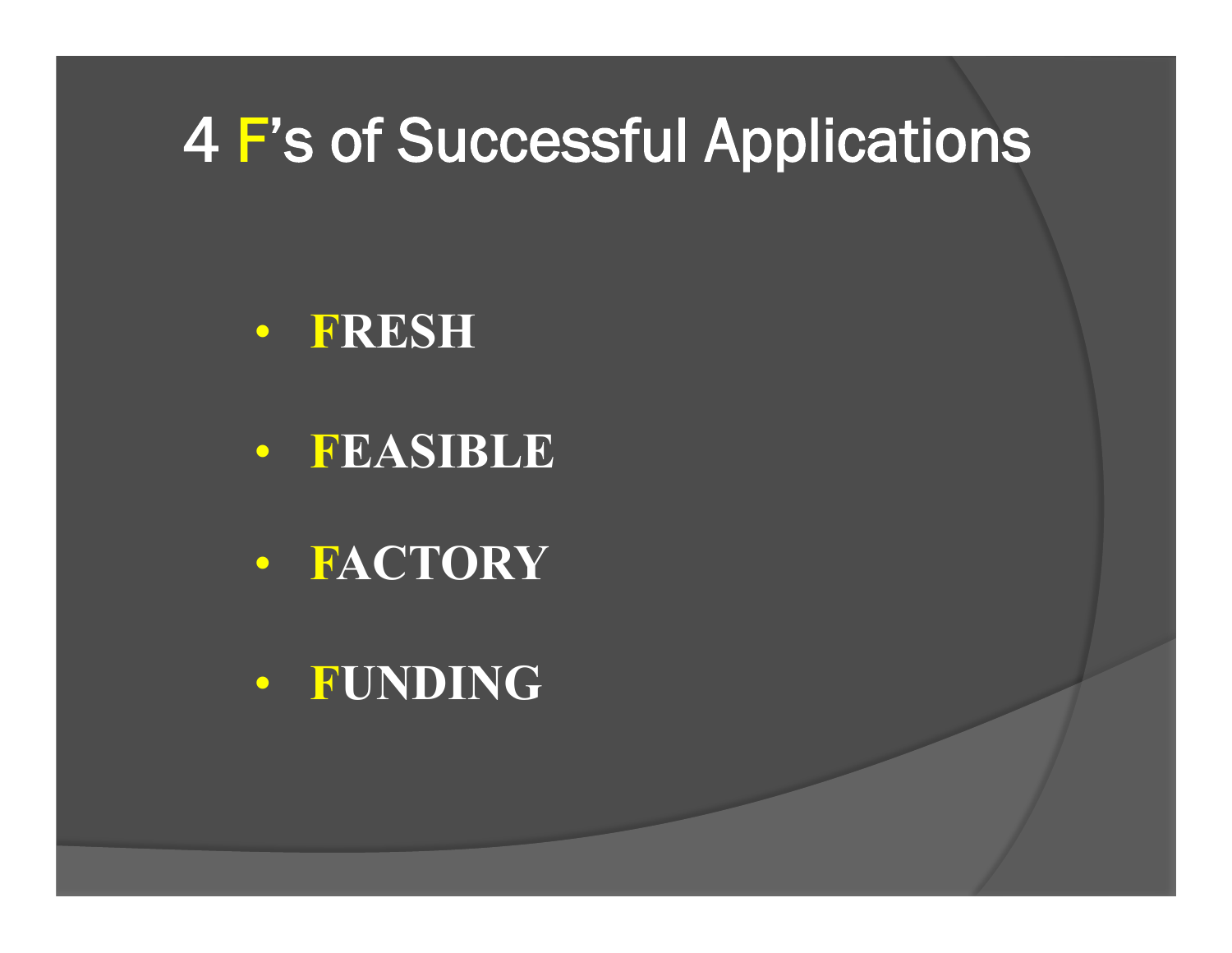## Questions ??

**Steven Grant 301-443-8869 sgrant@nida.nih.gov**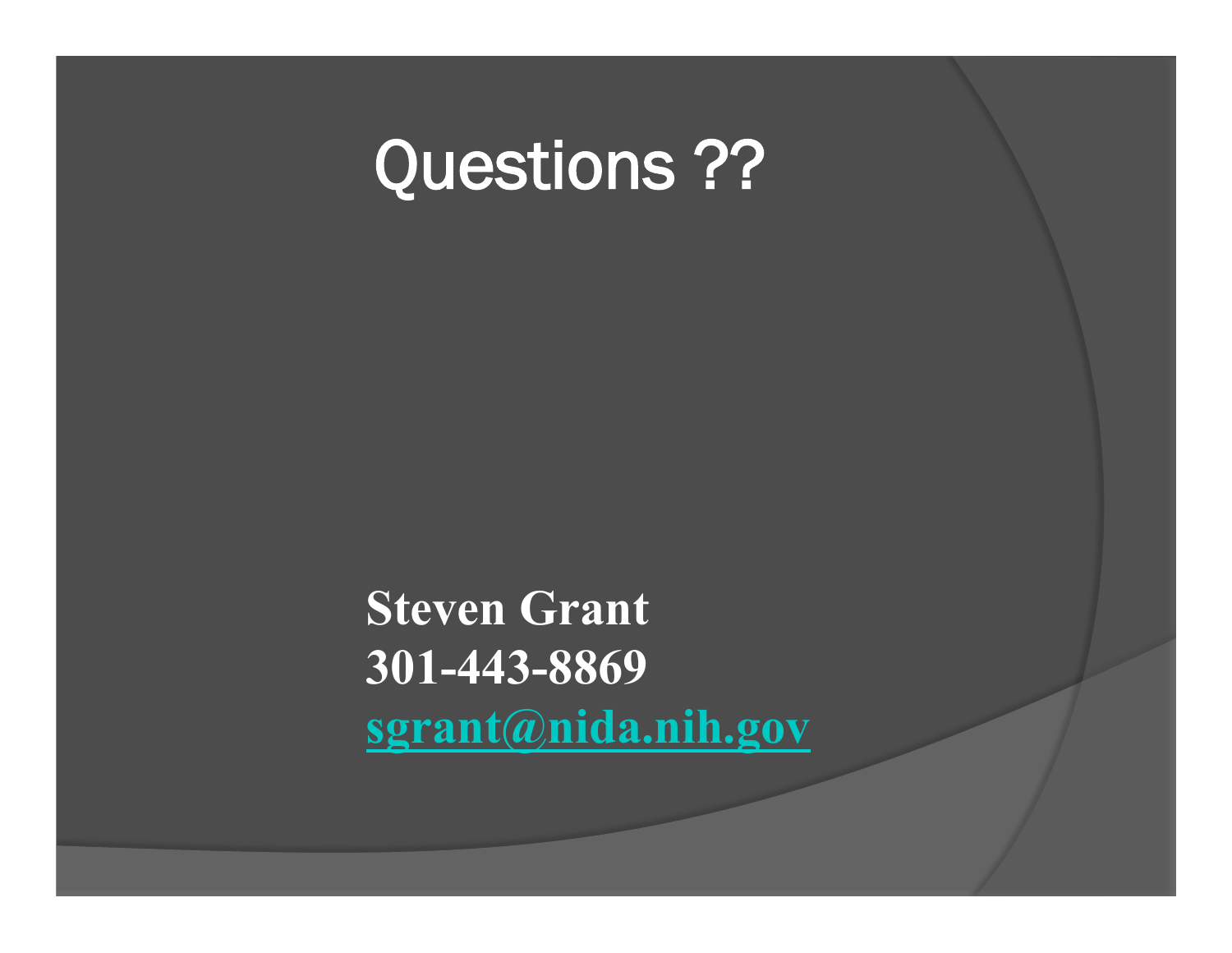## What Else is Possible ?

#### • **Federal**

- NIH Staff
	- Program
	- Review
	- Policy
- SAMSHA Services & Treatment Support
- Military
- Intelligence
- USAJOBS.GOV
	- Check every day only 5 day window for applications
- **Private Research** 
	- "Big Pharma"
	- "Small Pharma"
	- Private Reasearch Laboratories (Allen Brain Institute; HHMI)
- **Bio-Technolgy & BioEngineering** 
	- Brain Computer Interface
	- Cogntive Training & Rehabilitation
- **Business & Finance** 
	- **Marketing**
	- Leadership
- **Science Writing**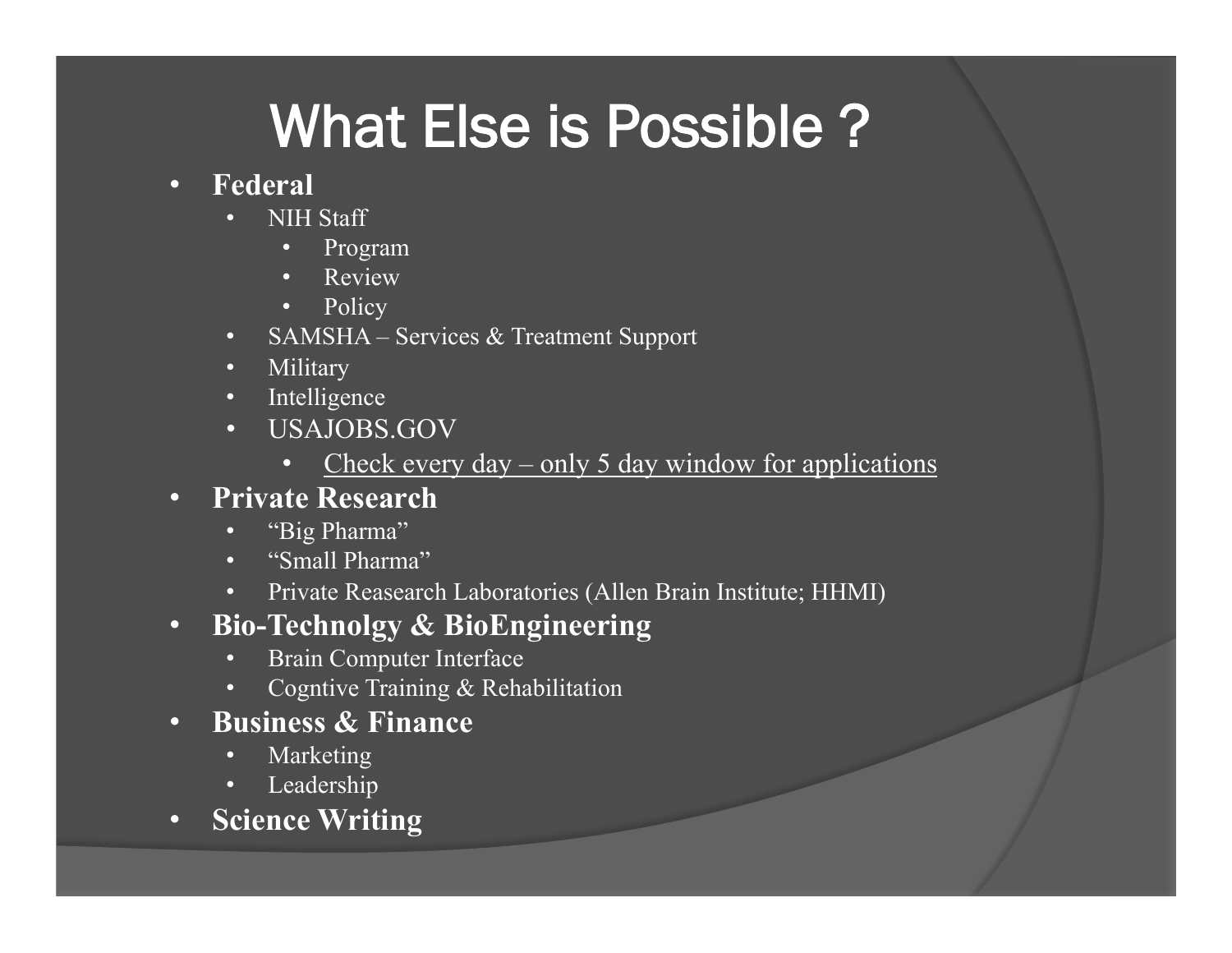## What's New At NIH

- Budget
- BRAIN Initiative
- Public Access Policy
- Big Data & Sharing
- Application Tips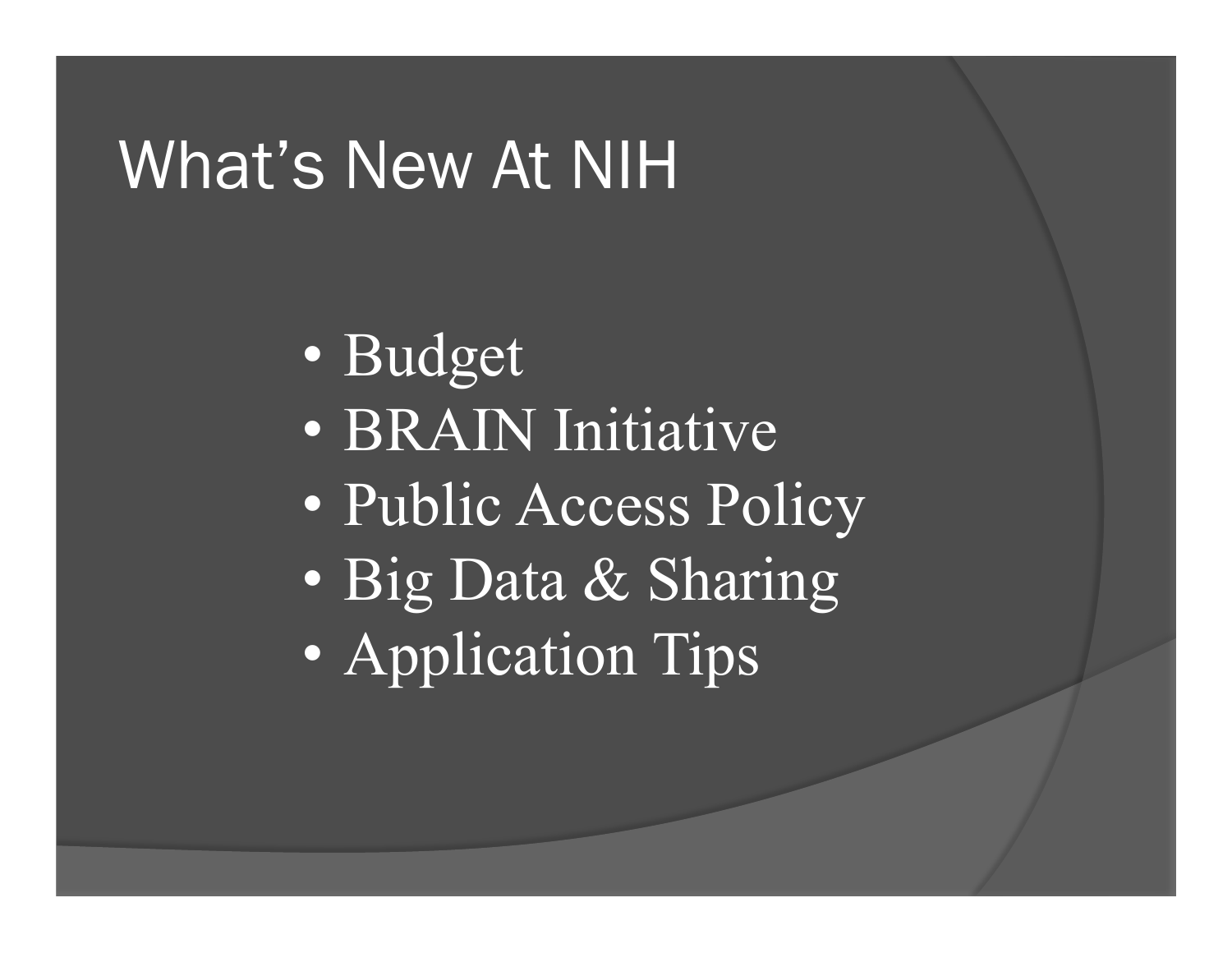## **DATA**

### Big Data to Knowledge (BD2K) FY14

Data Sharing / Open Access Human Connectome Project NIDA Supplements PAR-12-204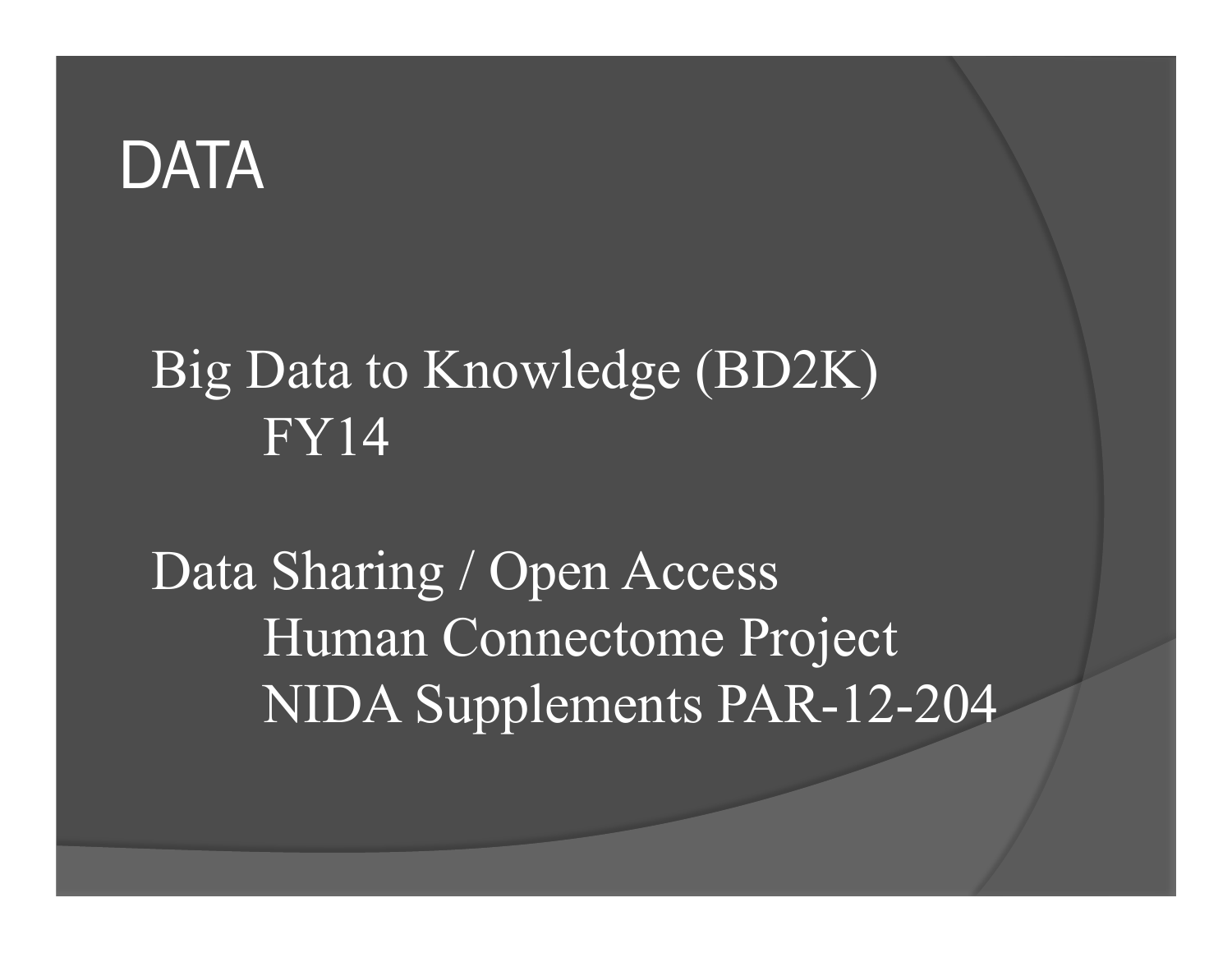## Public Access Policy

NIH will delay processing of an award if publications arising from it are not in compliance with the NIH public access policy.

Effective July 1, 2012 for non-competing continuation grant awards http://publicaccess.nih.gov/

Use My NCBI to enter papers onto progress reports. Papers can be associated electronically using the Research Performance Progress Report (RPPR), or included in the PHS 2590 using the My NCBI generated PDF report.

Create a My NCBI account using your eRA Commons ID, or link your current account with your eRA Commons account.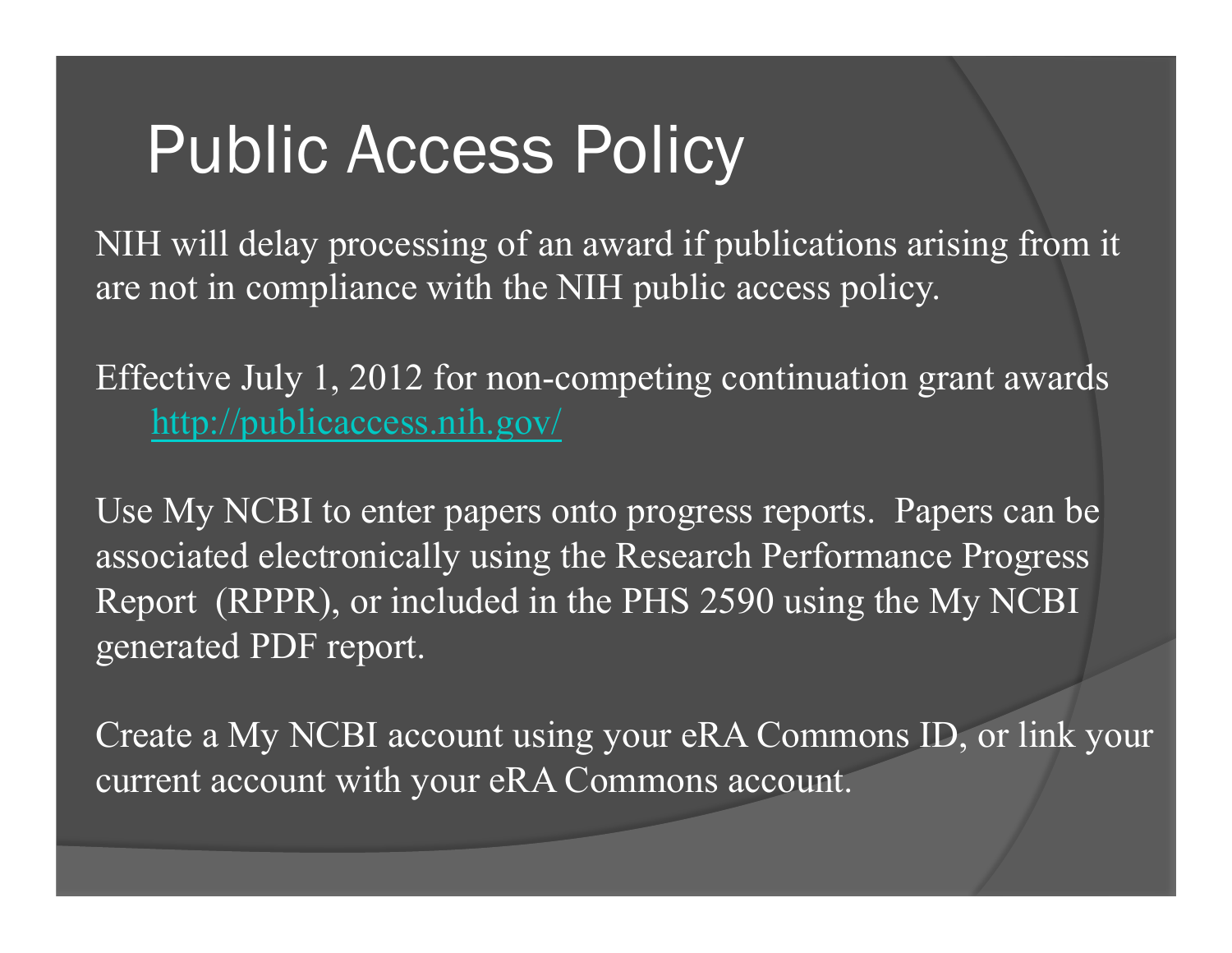## Budget, Pay Lines, & Scores Oh My !

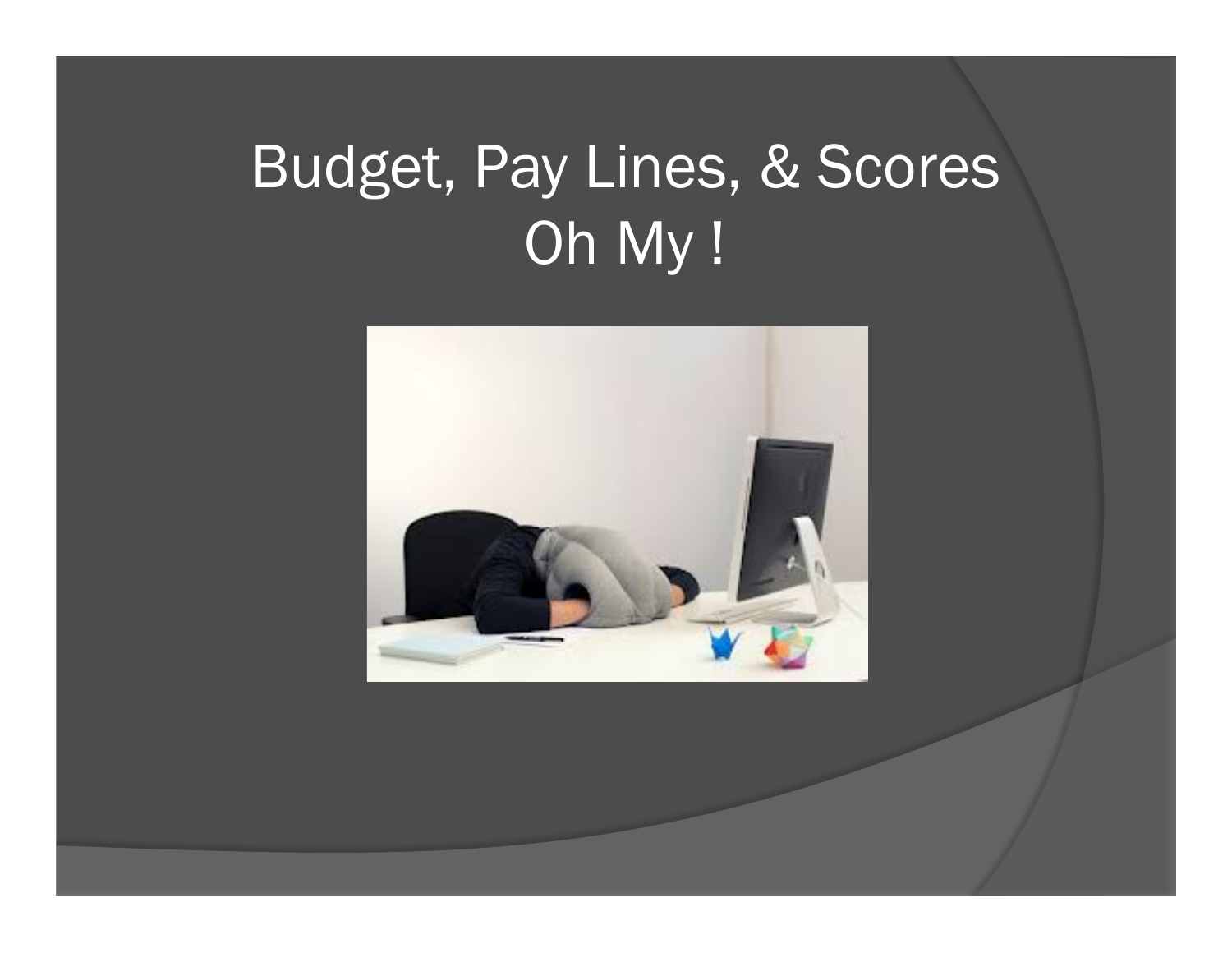## F- Awards Pre/Post-Doctoral Training (NSRA /Kirschstein)

#### TYPES:

F30 – Pre-Doctoral Dual Degree

- F31 Pre-Doctoral Types
	- Diversity
	- MD/Ph.D.
	- Pharm.D./Ph.D
	- Nursing

 Training beyond usual degree program requirements

F33 – Senior Fellowship

#### Mostly Salary

- **New Skills**
- Pre-Doctoral
	- **Training beyond usual degree program requirements**
- Post-Doctoral
	- New Skills

#### Limited Research Funds

Document source of research funds

https://grants.nih.gov/training/extramural.htm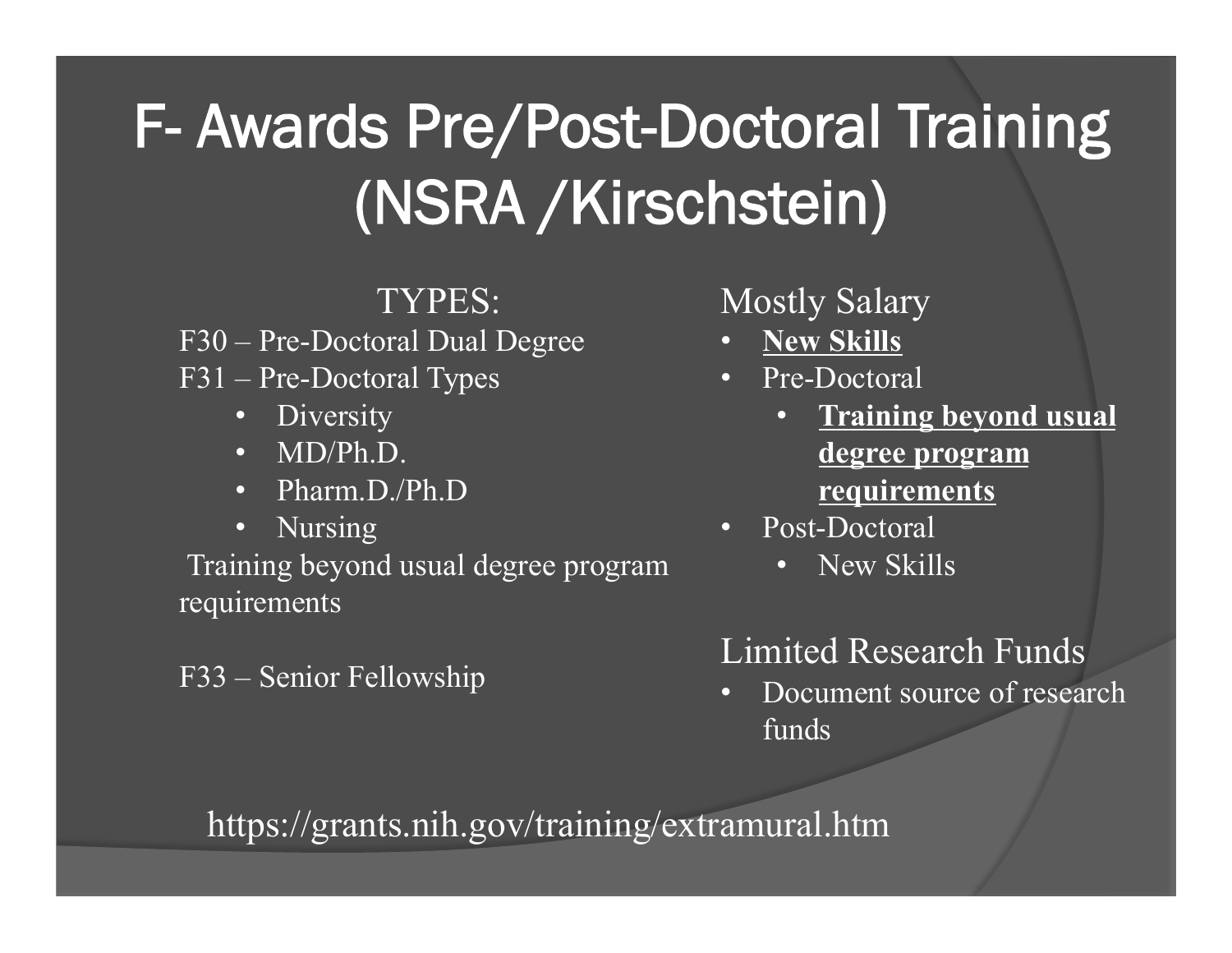## K- Awards Mentored/Career Development

#### TYPES:

- Degree: Health Care or Research
- Subjects: Humans/Patients or Pre-Clinical
- Career Level:
	- Junior-Mentored, New Skills
	- Mid-Career
		- Buy Time from other duties (teaching/clinical)
		- Mentoring
		- New Skills
		- **Not a substitute for research salary support**
- Senior

https://grants.nih.gov/training/extramural.htm

### Mostly Salary

- **Major % Effort**
- **Cannot draw salary** from other Federal research awards

### Limited Research Funds

• **Document source of research funds**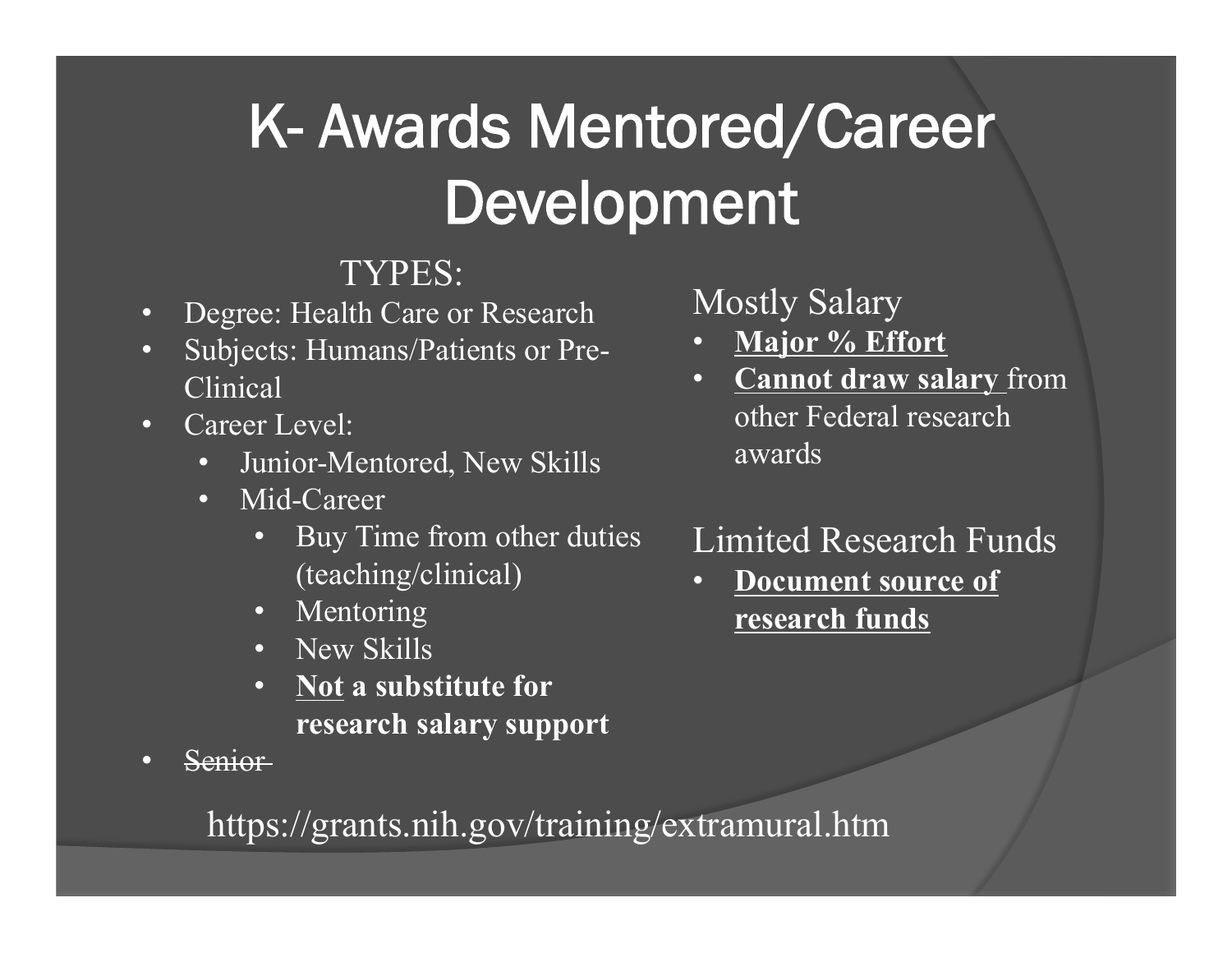## Research Awards

#### TYPES:

- R- Awards
	- R03 Small Grant
		- \$75K \$150K 1 -2 years
	- R21 Exploratory/ Developmental
		- \$275K over 2 years
	- R21/R33 Phased Innovation
	- **R01 Gold Standard** 
		- Typically 5 years
- Big Awards (P)
	- P01 Program Project
	- P30 Research Cores
	- $\cdot$  P50 Centers

### Salary & Research Funds

- Single or Multiple PI
- Consortia / Collaborations

Budget

- Modular \$250K Direct Costs
- Need Permission if > \$500K Direct Costs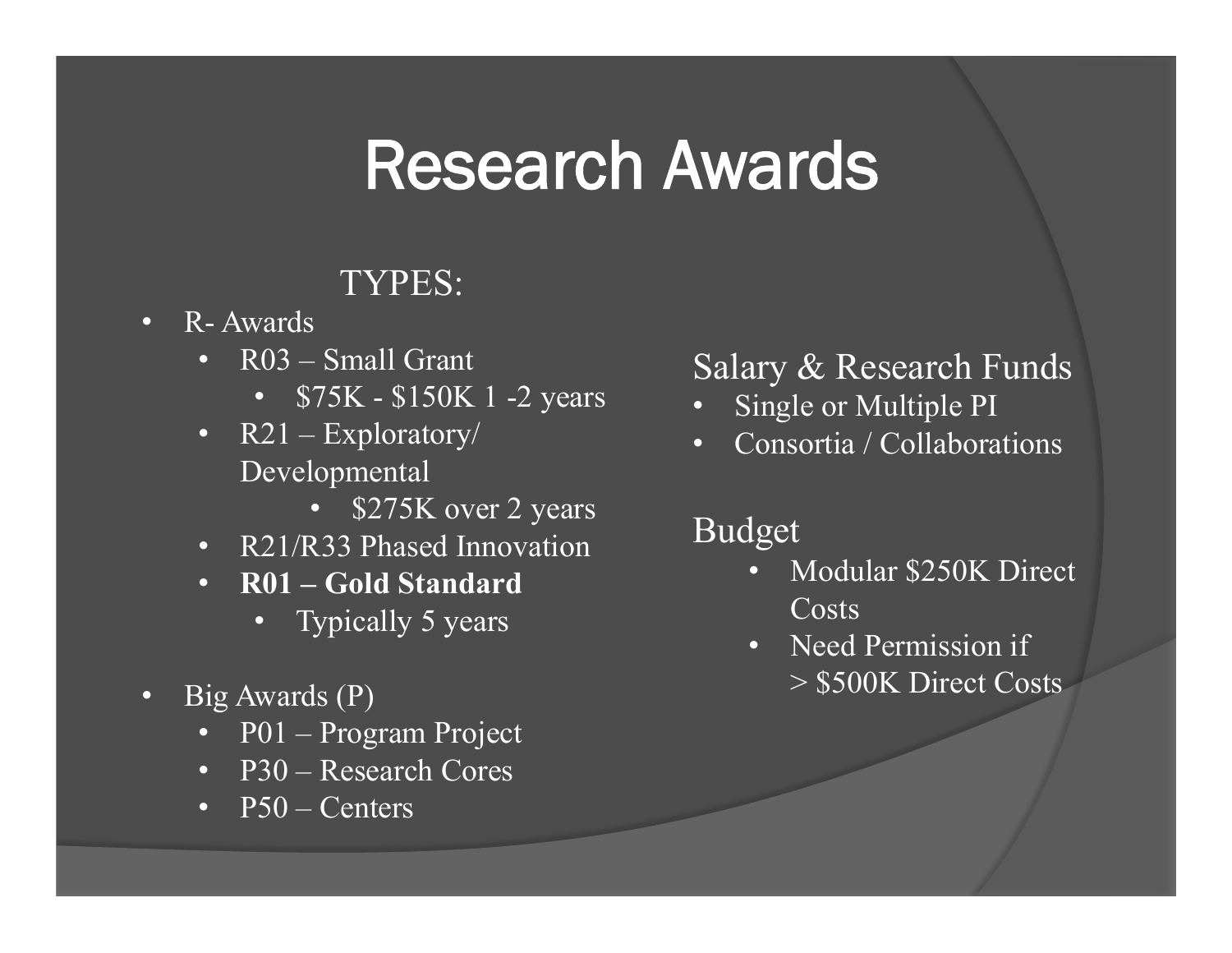## Funding Opportunity Announcements

#### TYPES:

- PA Program Announcement
	- Broad focus
	- PAR Special Review
	- PAS Set aside of funds
- RFA Request for Applications
	- Set aside of funds
	- Special Review
	- One Shot
	- Narrow focus

#### Salary & Research Funds

- Single or Multiple PI
- Consortia / Collaborations

#### Budget

- Modular \$250K Direct Costs
- Need Permission if > \$500K Direct Costs

**TIP: Always quote directly from FOA text, especially if special requirements or topics !! Reviewers not required to read PA's and may not read RFA in depth.**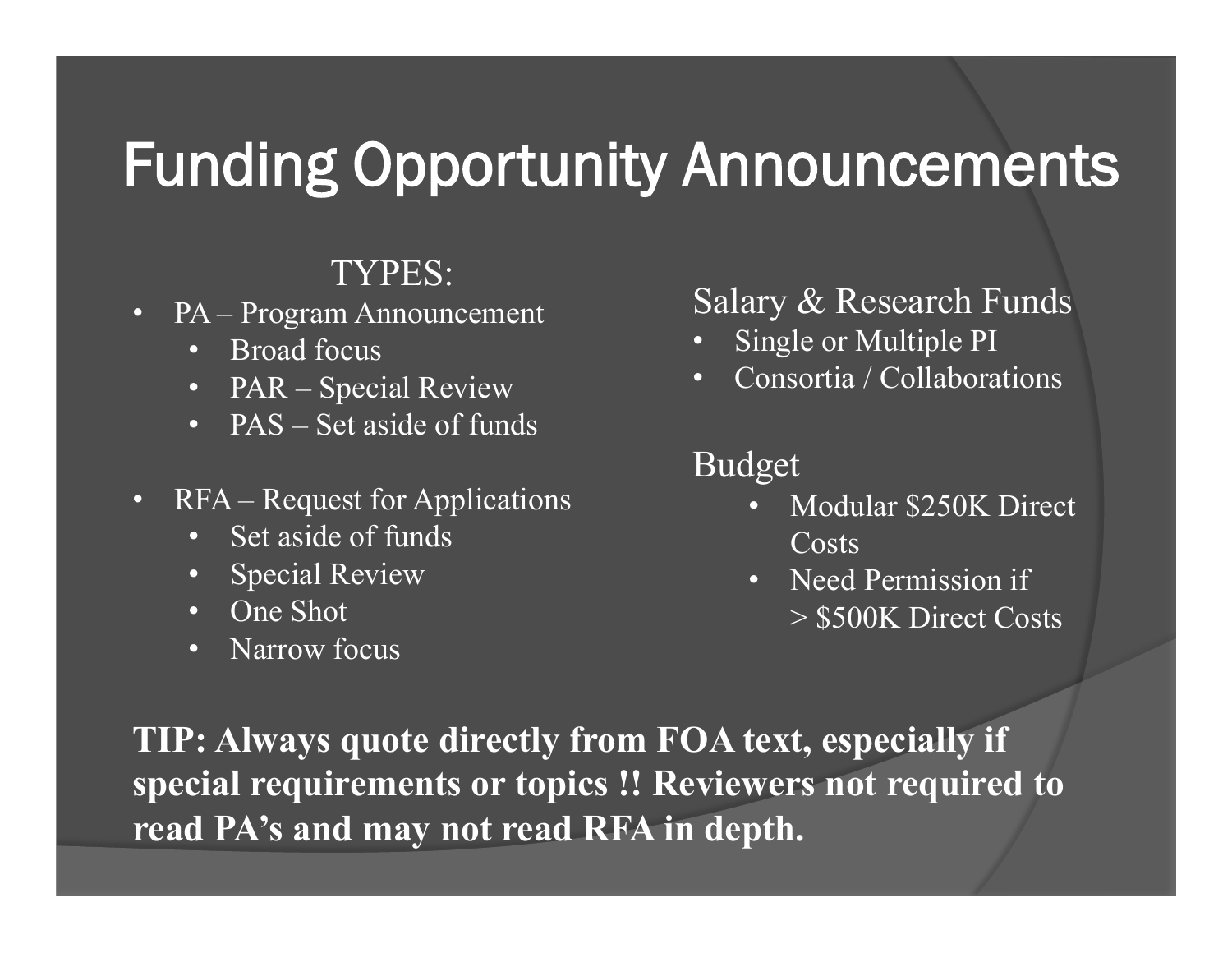### *INNOVATION*

Does the application challenge and seek to shift current research or clinical practice paradigms by utilizing novel theoretical concepts, approaches or methodologies, instrumentation, or interventions?

Are the **concepts**, approaches or methodologies, instrumentation, or interventions novel to one field of research or novel in a broad sense?

Is a refinement, improvement, or new application of theoretical concepts, approaches or methodologies, instrumentation, or interventions proposed?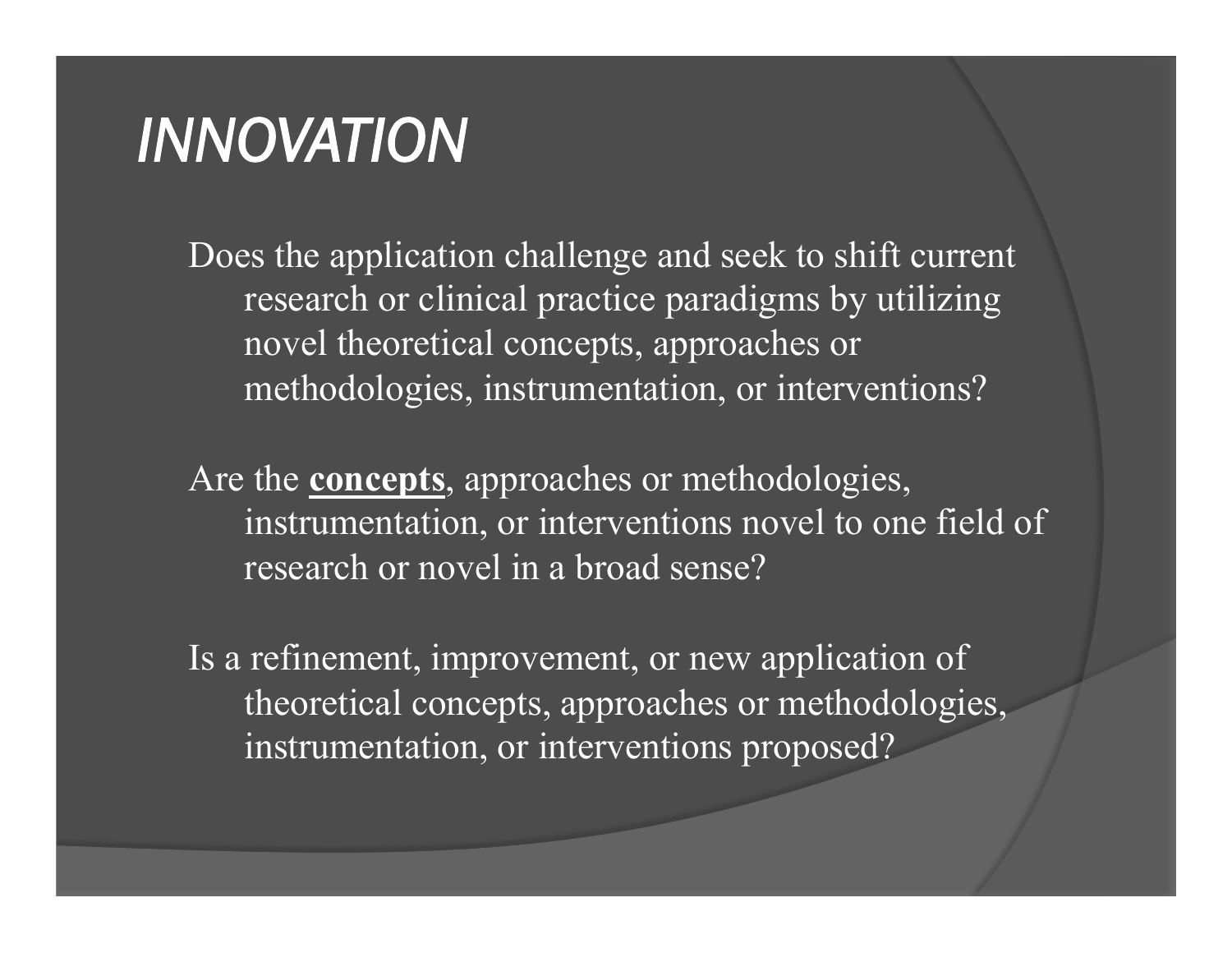### *APPROACH*

Are the overall strategy, methodology, and analyses well-reasoned and appropriate to accomplish the specific aims of the project?

- Are **potential problems, alternative strategies, and benchmarks**  for success presented?
- If the project is in the early stages of development, will the strategy establish feasibility and will particularly risky aspects be managed?
- If the project involves clinical research, are the plans for 1) protection of human subjects from research risks, and 2) inclusion of minorities and members of both sexes/genders, as well as the inclusion of children, justified in terms of the scientific goals and research strategy proposed?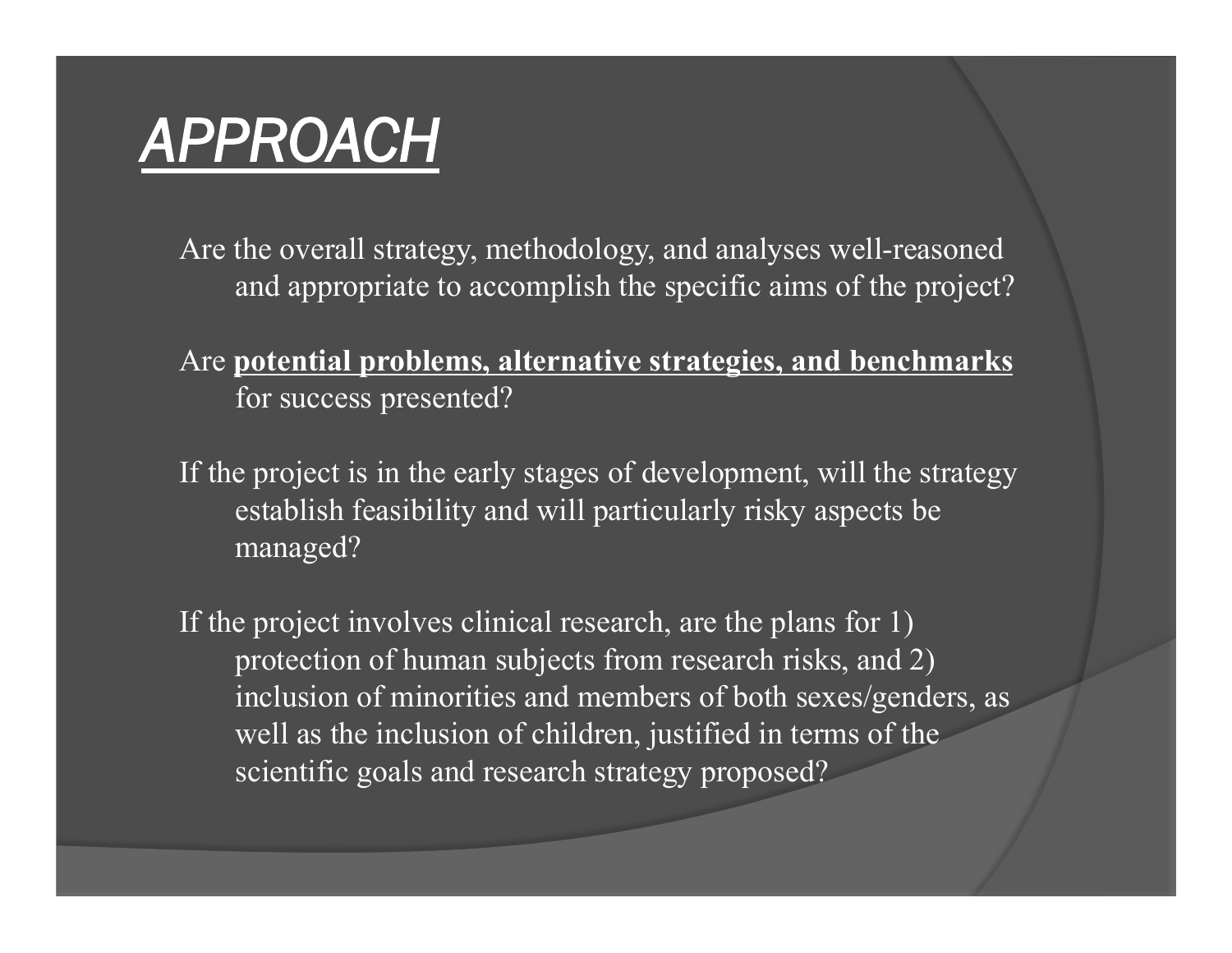### *INVESTIGATORS*

Are the PD/PIs, collaborators, and other researchers well suited to the project?

If Early Stage Investigators or New Investigators, do they have appropriate experience and training?

If established, have they demonstrated an ongoing **record of accomplishments** that have advanced their field(s)?

If the project is collaborative or multi-PD/PI, do the investigators have complementary and integrated expertise; are their leadership approach, governance and organizational structure appropriate for the project\*? (\*Moved from Approach)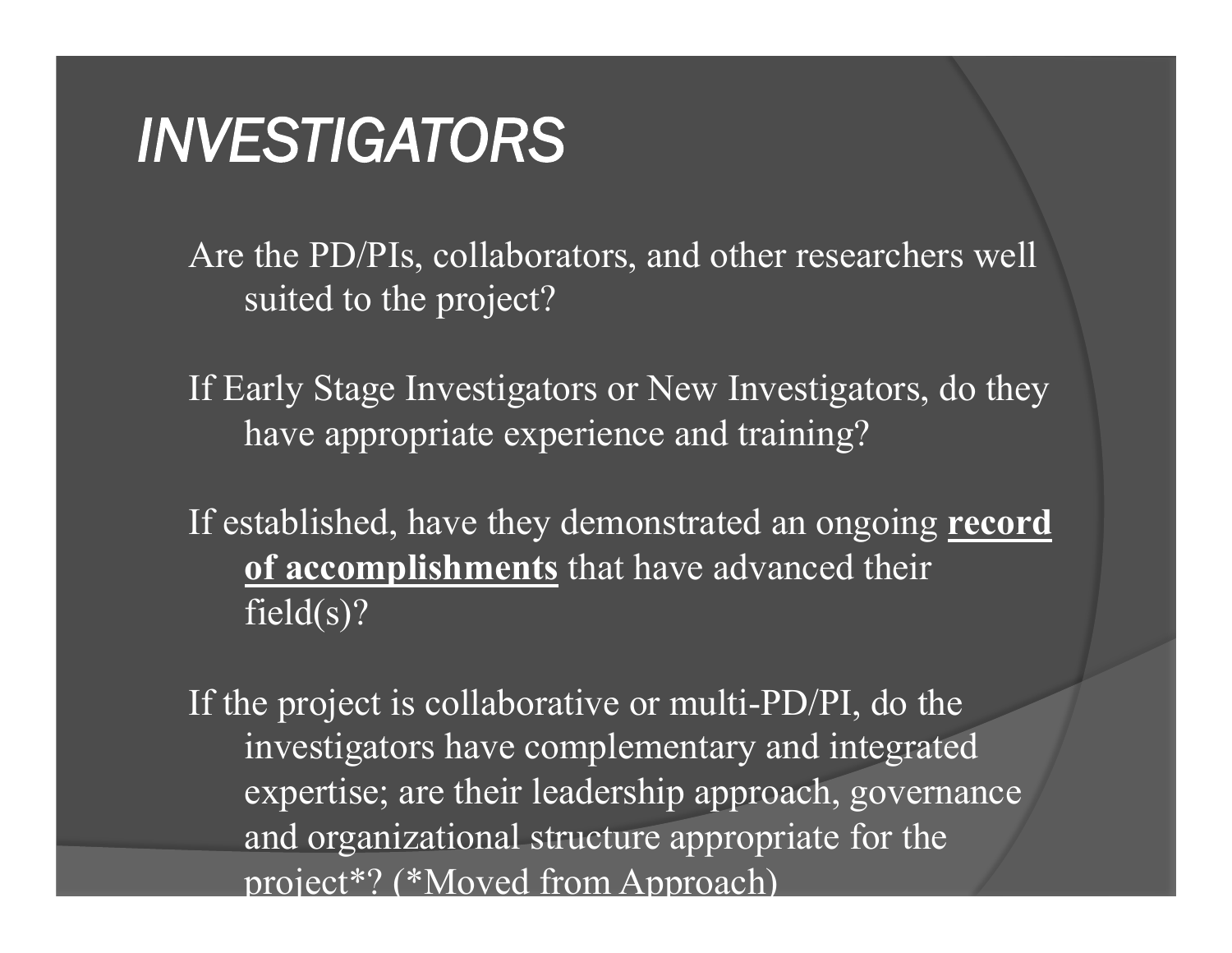### *SIGNIFICANCE*

Does the project address an **important problem** or a **critical barrier** to progress in the field?

If the aims of the project are achieved, how will scientific knowledge, technical capability, and/or clinical practice be **improved**?

How will successful completion of the aims **change** the concepts, methods, technologies, treatments, services, or preventative interventions that drive this field?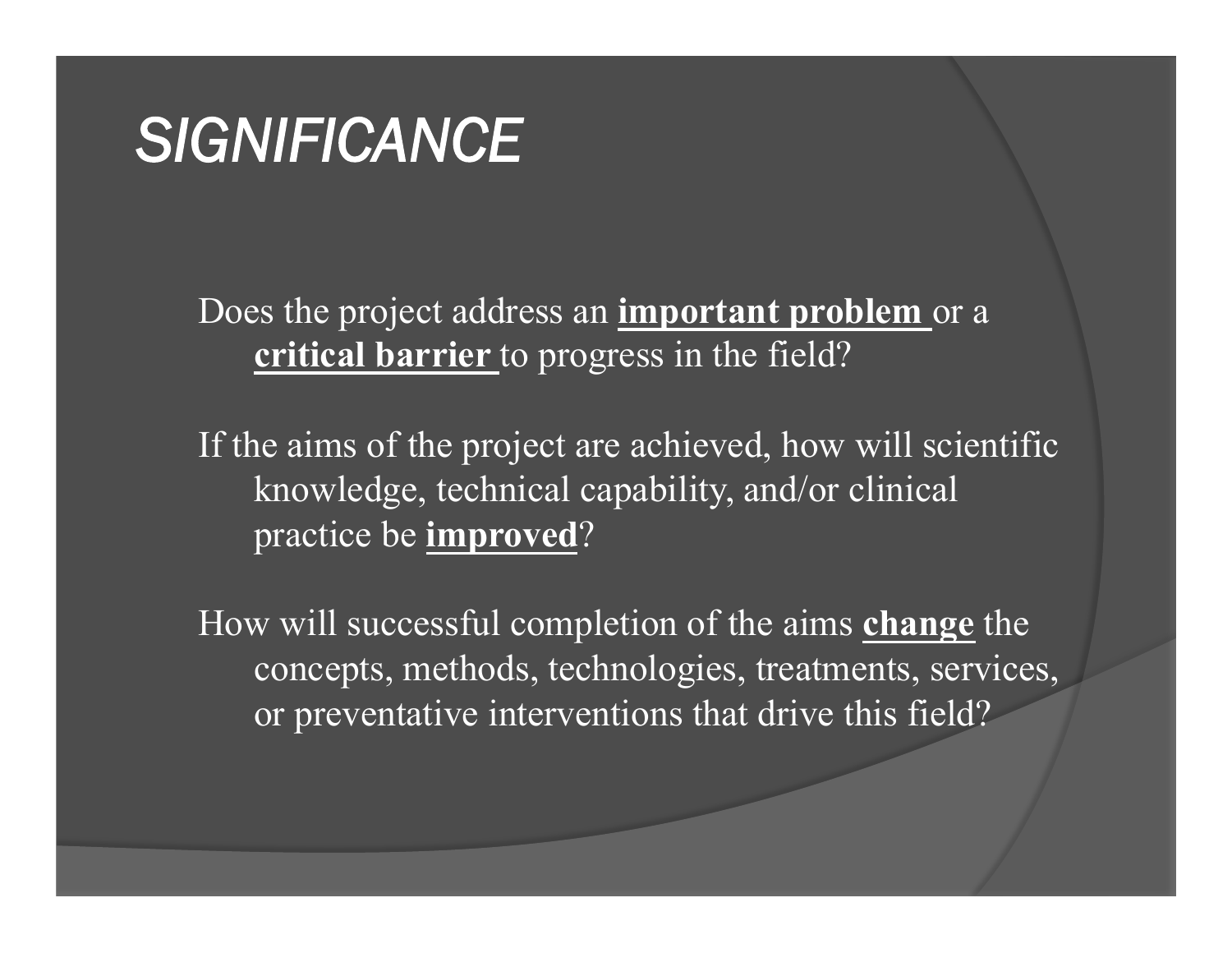## Barriers to Innovation aka Challenges for Iconoclasts

- Perception -- seeing things for what they are instead of what past experience or other people say
- Fear -- fear of failure and fear of public ridicule
- Social Intelligence "Everybody" knows"…selling your ideas to noniconoclasts

**G. Berns**